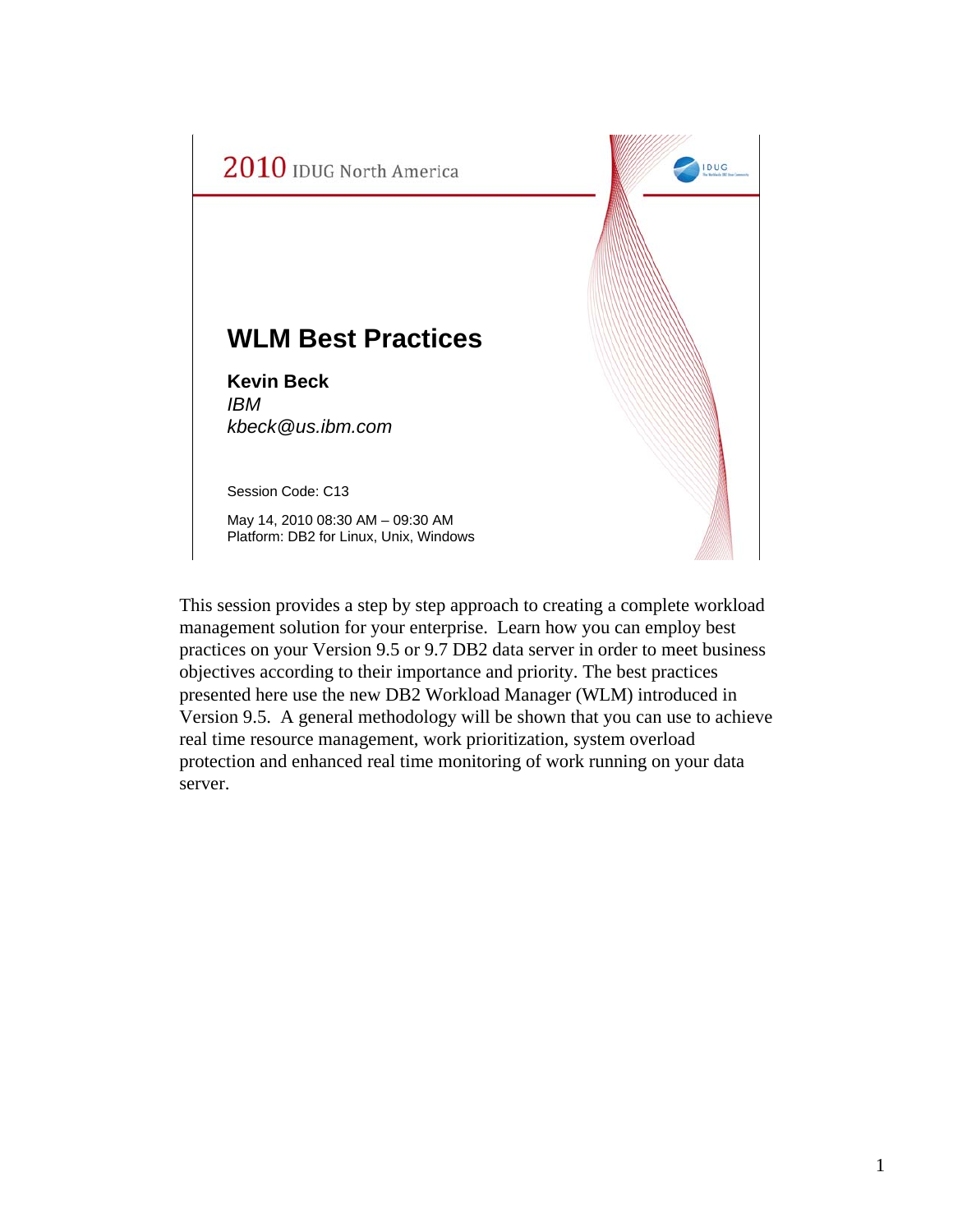

#### **Objectives**

- Apply best practices for workload management to build a complete, robust solution
- Leverage new monitoring features to evaluate and understand work running on your data server
- Use the available tools for monitoring and configuring workload management
- Protect your data server from runaway queries
- Understand the basic building blocks of WLM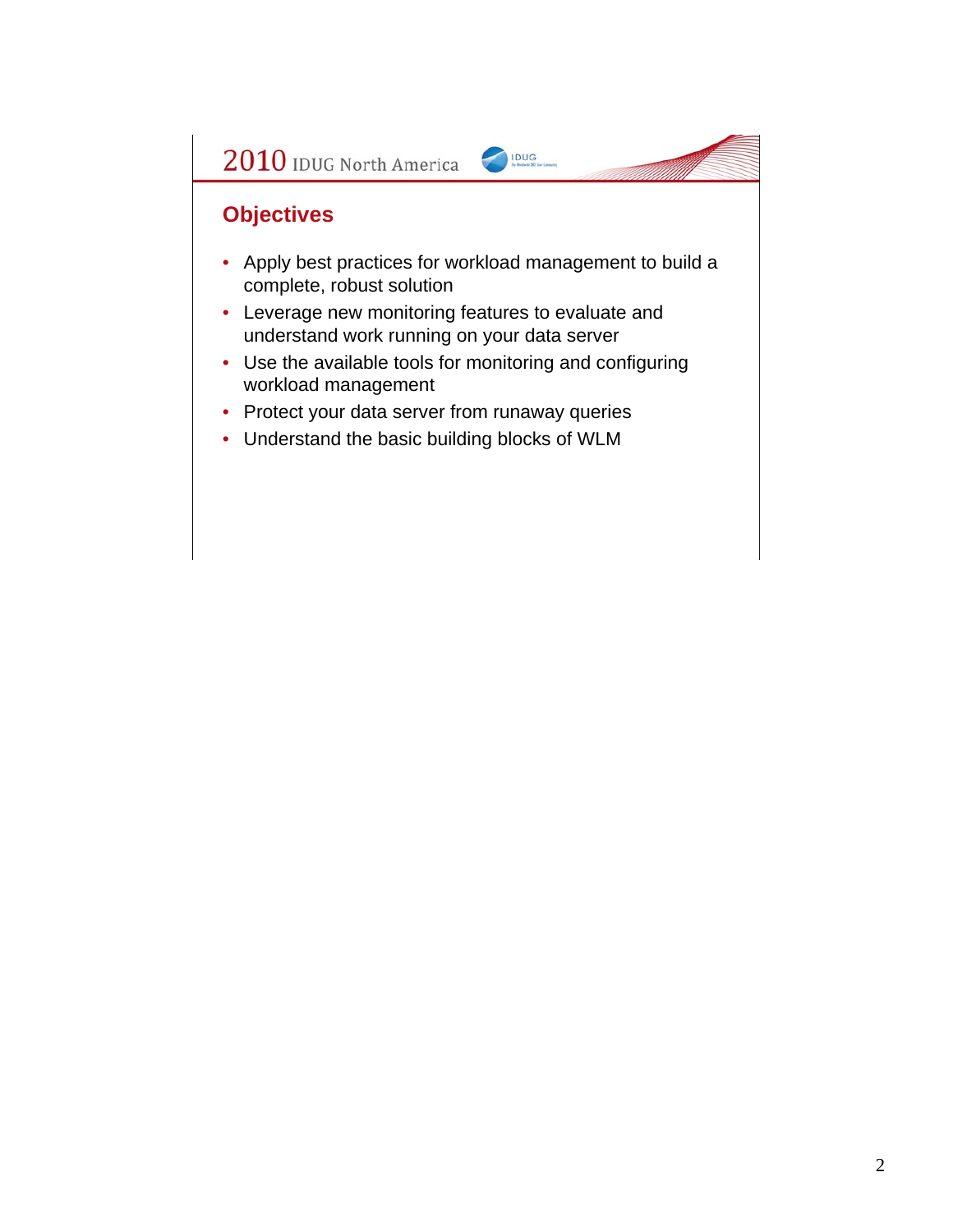

#### **Disclaimer**

*© Copyright IBM Corporation 2010. All rights reserved. U.S. Government Users Restricted Rights - Use, duplication or disclosure restricted by GSA ADP Schedule Contract with IBM Corp.*

*THE INFORMATION CONTAINED IN THIS PRESENTATION IS PROVIDED FOR INFORMATIONAL PURPOSES ONLY. WHILE EFFORTS WERE MADE TO VERIFY THE COMPLETENESS AND ACCURACY OF THE INFORMATION CONTAINED IN THIS PRESENTATION, IT IS PROVIDED "AS IS" WITHOUT WARRANTY OF*  ANY KIND, EXPRESS OR IMPLIED. IN ADDITION, THIS INFORMATION IS BASED ON IBM'S CURRENT<br>PRODUCT PLANS AND STRATEGY, WHICH ARE SUBJECT TO CHANGE BY IBM WITHOUT NOTICE. IBM<br>SHALL NOT BE RESPONSIBLE FOR ANY DAMAGES ARISING OUT *RELATED TO, THIS PRESENTATION OR ANY OTHER DOCUMENTATION. NOTHING CONTAINED IN THIS PRESENTATION IS INTENDED TO, NOR SHALL HAVE THE EFFECT OF, CREATING ANY WARRANTIES OR REPRESENTATIONS FROM IBM (OR ITS SUPPLIERS OR LICENSORS), OR ALTERING THE TERMS AND CONDITIONS OF ANY AGREEMENT OR LICENSE GOVERNING THE USE OF IBM PRODUCTS AND/OR SOFTWARE.*

IBM, the IBM logo, ibm.com, DB2, Cognos and AIX are trademarks or registered trademarks of International Business<br>Machines Corporation in the United States, other countries, or both. If these and other IBM trademarked term on their first occurrence in this information with a trademark symbol (® or ™), these symbols indicate U.S. registered or common law trademarks owned by IBM at the time this information was published. Such trademarks may also be registered<br>or common law trademarks in other countries. A current list of IBM trademarks is available on the Web at trademark information" at www.ibm.com/legal/copytrade.shtml

SAS and Linux may be trademarks or service marks of others.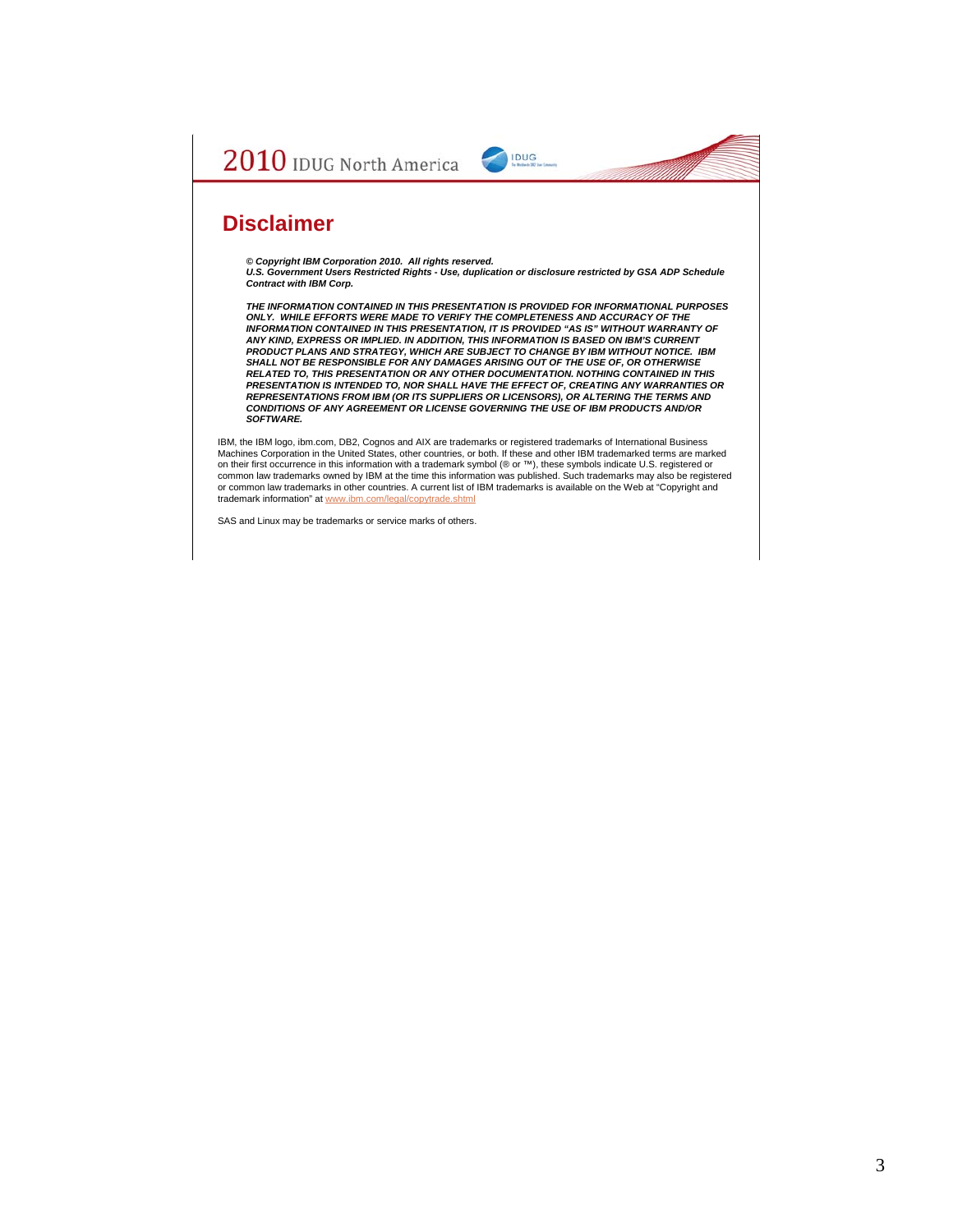#### **Importance of Workload Management**

- Meet business objectives according to their priority
	- High priority work addressed in the time required
	- Other work completed without compromising response time of high priority work

IDUG

- Protect data server from overload
	- Set limits on how long a query can run
	- Restrict CPU resources for a specific line of business, group of users or application
- Monitor your data server
	- Understand what is running
	- Diagnose and correct performance problems

#### Situation

Data warehouses are growing. Not only is more data being stored, but there are more people using them for more purposes.

You have to deal with more mixed workloads.

Operational activities and analytical activities are competing for resources in the database.

Not only are the user activities competing with each other; remote sites and 24x7 operations mean that no one has nightly maintenance windows any more.

batch operations like ETL and big reporting jobs need to coexist with operational activities.

#### Complication

This doesn't prevent customers from demanding more consistent response times, more SLAs or equivalent.

#### Implication

Without some form of WLM, response times will be inconsistent, servers will experience periods of overload, resources will be wasted on badly written or inappropriate queries.

#### Resolution

Workload management, new in DB2 LUW 9.5, provides tools to align prioritization of activities by DB2 with your business objectives.

This presentation outlines a methodology you can use to apply WLM in your enterprise.

You can create criteria that define the work you consider critical to your business, and through WLM, DB2 will give it higher priority.

You can also restrict the resources allocated for lower priority work, to reduce its impact.

WLM also provides ways for you to set policies that protect your data server from becoming overloaded. For example, you can set limits on how long particular classes of queries can run. Or you can restrict the CPU resources allocated to a particular line of business or application.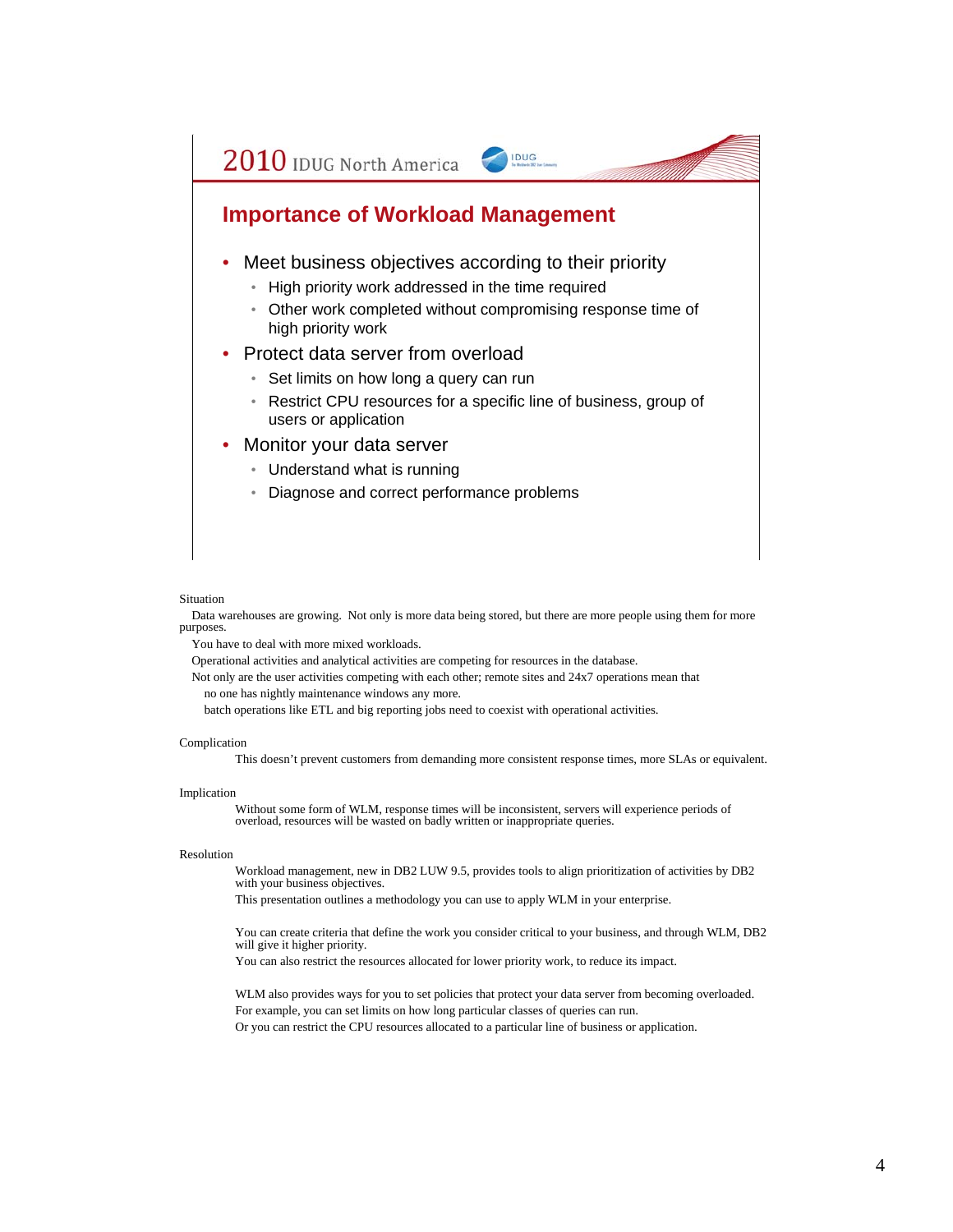#### **Best Practices Roadmap**

• Divide incoming work into categories (service classes)

IDUG

- Categorizing work is safe (no change in behavior)
- Monitor to validate work is properly categorized
- Apply controls to service classes
	- Prioritize work to match business needs
	- Impose limits to reduce wasted resources and enforce policies
	- Monitor validate and troubleshoot performance

This presentation assumes you are working with DB2 v9.5.

However, it also mentions a few useful features new in DB2 v9.7. These are marked as such.

A service class groups activities for which you want the same priorities and controls applied.

Service classes are structured in a two level hierarchy of subclasses grouped within superclasses.

The first half of this presentation assumes a single service superclass with a few service subclasses in it.

Depending on your requirements, you might never need to create additional service superclasses.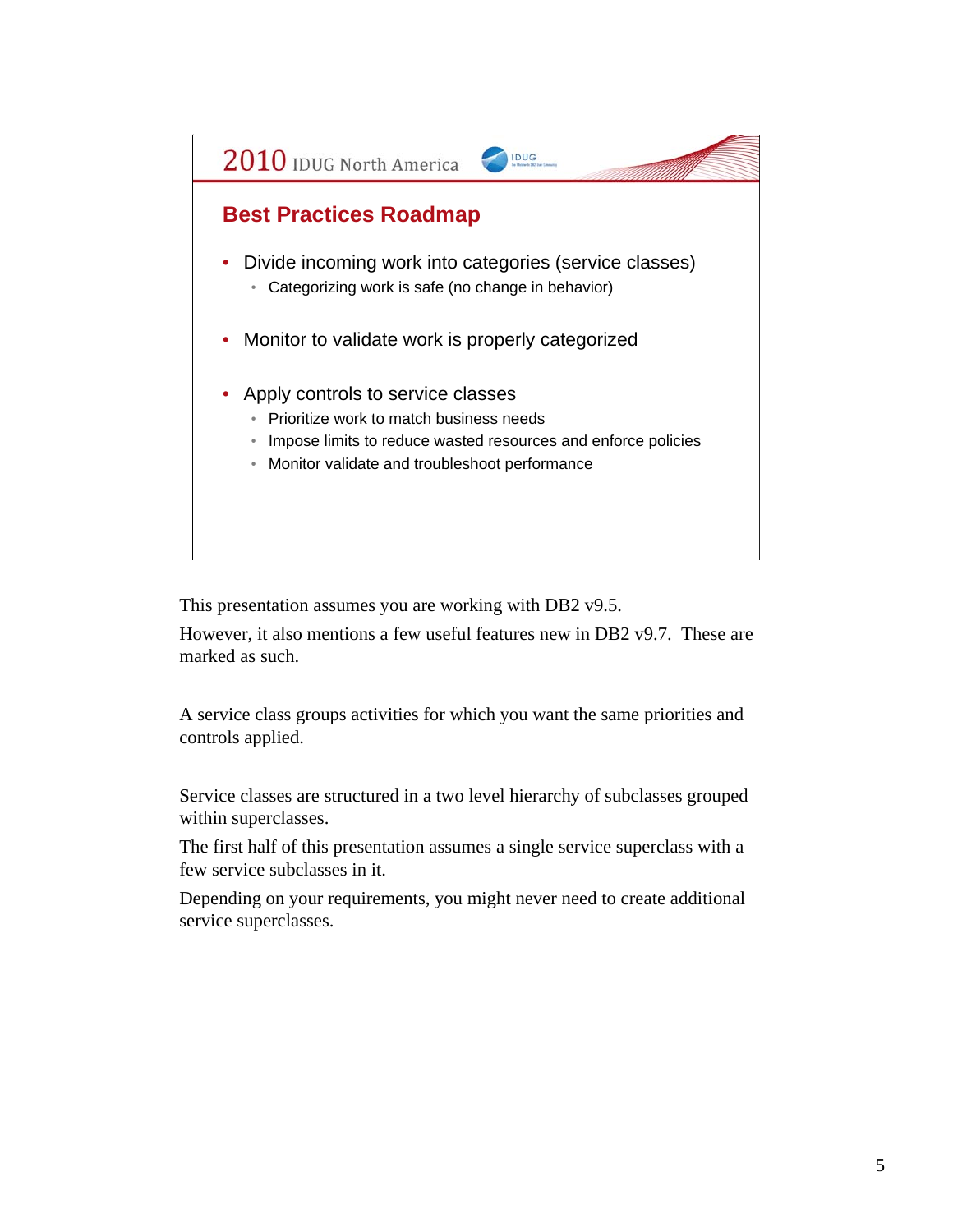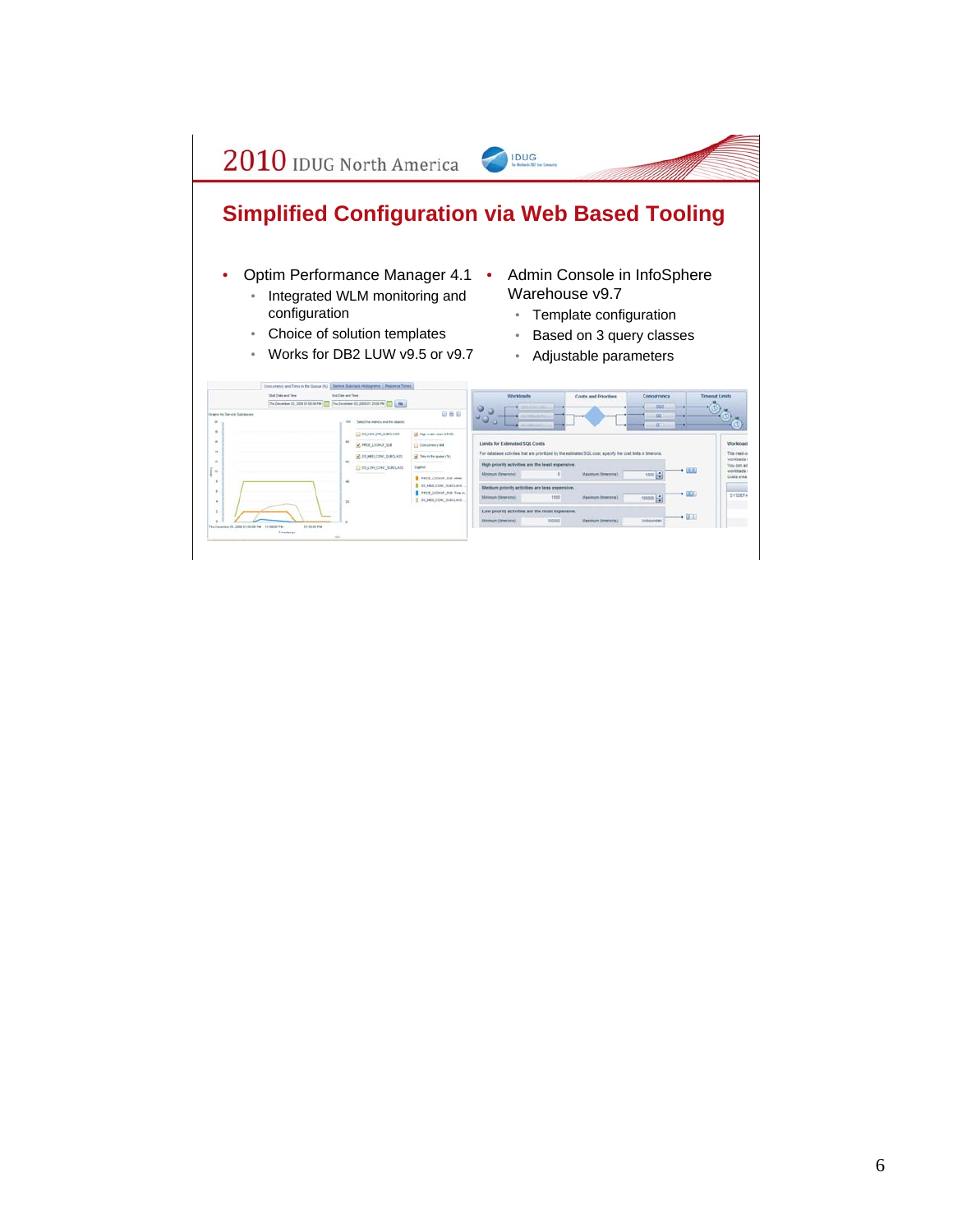## **Categorizing Work – Available Criteria**

IDUG

- Connection attributes
	- User or group
	- Application
	- Tags inserted by middleware
	- Etc.
- Type of activity
	- DML
		- READ (SQL Queries)
		- WRITE (insert, update and delete)
	- DDL
	- LOAD
	- Etc.
- Estimated cost (SQL queries only)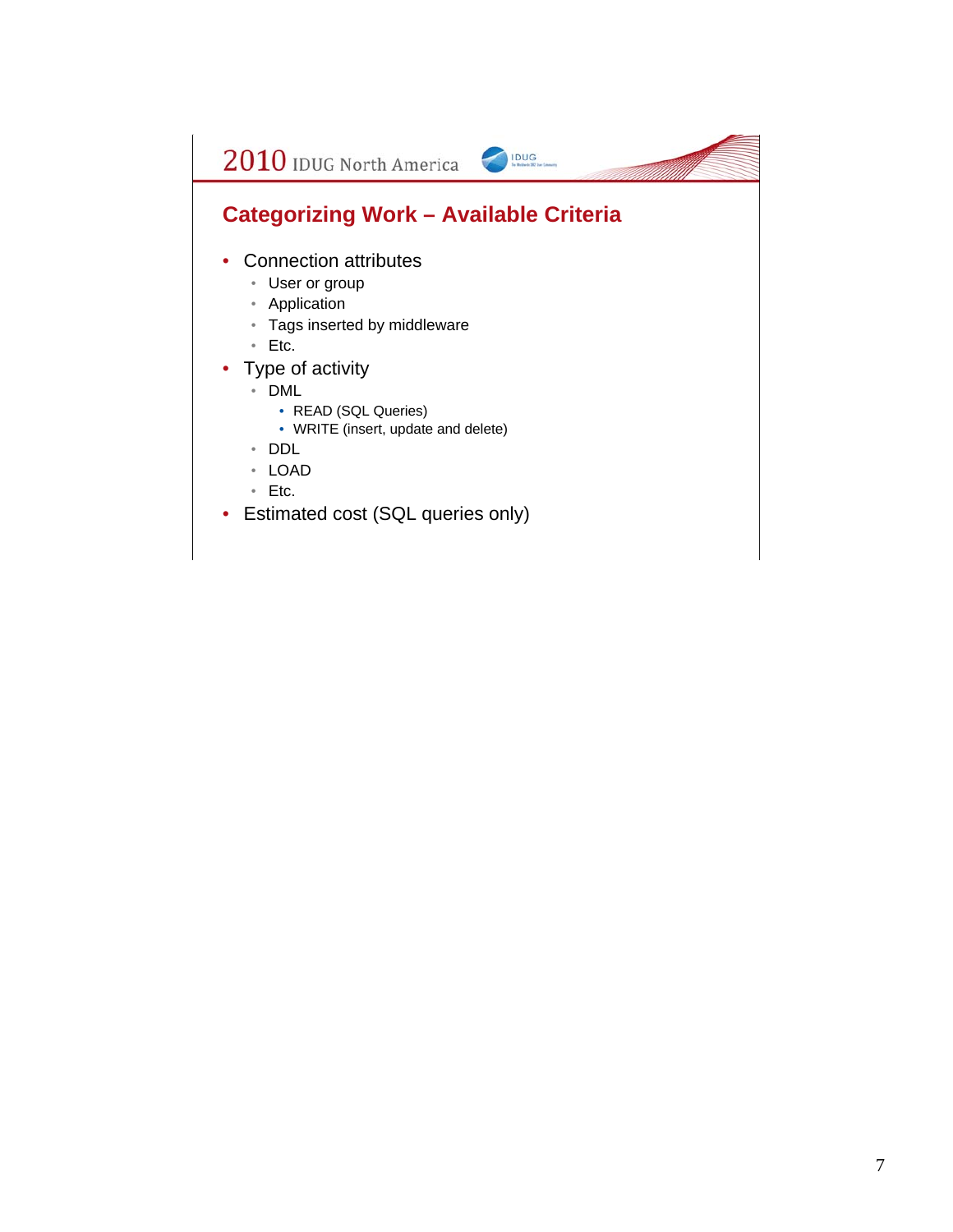

Workloads categorize connections based on connection attributes

•Key connection attributes include user ID or group, application name, various tags set by the client

•Typically, workload assignment happens once at connection time

Work action sets categorize based on activity type or estimated cost

•Type SQL (DML, DDL, Read, Write), LOAD, CALL

•Estimated cost or cardinality – applies only to DML

Workloads can map directly to a service subclass. Doing so bypasses evaluation via superclass level work action sets.

Example: work action set has a rule to map all LOAD activities to the LOAD service subclass.

However, any activities from auditors are always mapped directly to the low priority service class

In this presentation, I focus on using work action sets in service superclasses to map activities to service subclasses by type and or cost.

Work action sets can also appear in other contexts for other purposes.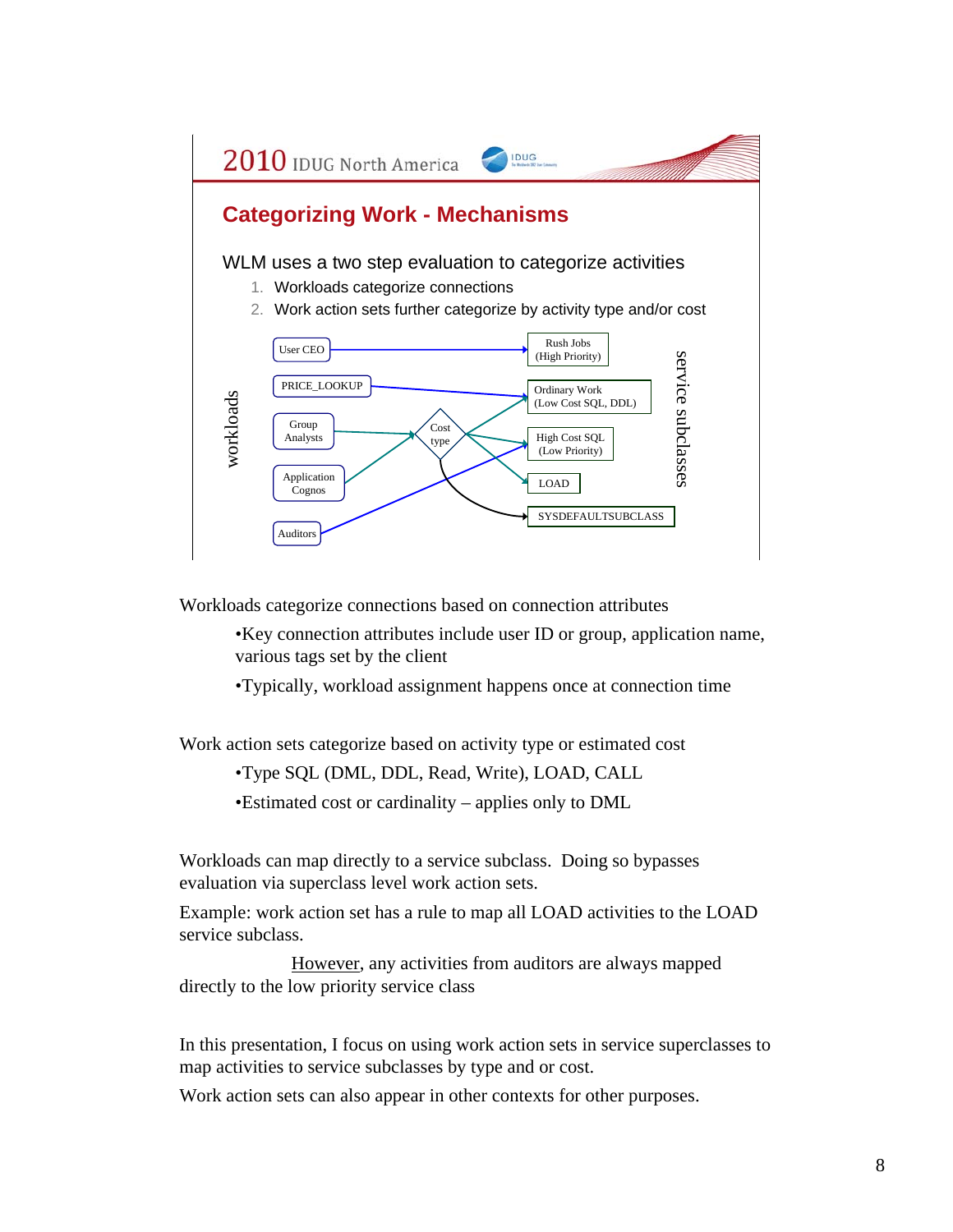#### **Step 1 – Define Workloads**

• Define a workload for each interesting source of work

IDUG

- Application
	- Allows you to treat some applications differently
	- LOAD is not an application
- Individual user, group or role
	- Treat activities differently based on **who** submitted them
- DB2 client information fields
	- Some middleware can tag work by filling in client info fields
- Combination of any of the above
	- Queries from SAS treated differently if submitted by analyst versus other users

The first step in configuring workload management is to define a workload for each interesting source of work.

A workload defines a category of work, based on specifying connection attributes. The most relevant of these are the application name and the user ID, group or role. Later, we will talk about how to apply additional criteria for finer grained control.

Workloads categorize **connections**, they do not directly categorize **activities**. The only available criteria are attributes of connections, such as user or application.

A classic beginner error is to try to define a workload for LOAD activities. LOAD is not an application – you connect via an application, then invoke LOAD. You must use work actions to identify LOAD activities, not workloads.

There are some additional fields for defining workloads, categorized as "client information". Some client software can use these fields to tag activities in various ways. For example, Cognos can be configured to pass in the Cognos user ID.

A typical approach might be to create a workload for each combination of user group and significant applications used by that group.

This lets you set policies for a group, such as a line of business in your organization, and also treat important applications differently

within each group.

For example, creating a workload that distinguishes the use of SAS by trusted analysts lets you prioritize their work differently from

other work from the same group, or other people also using SAS.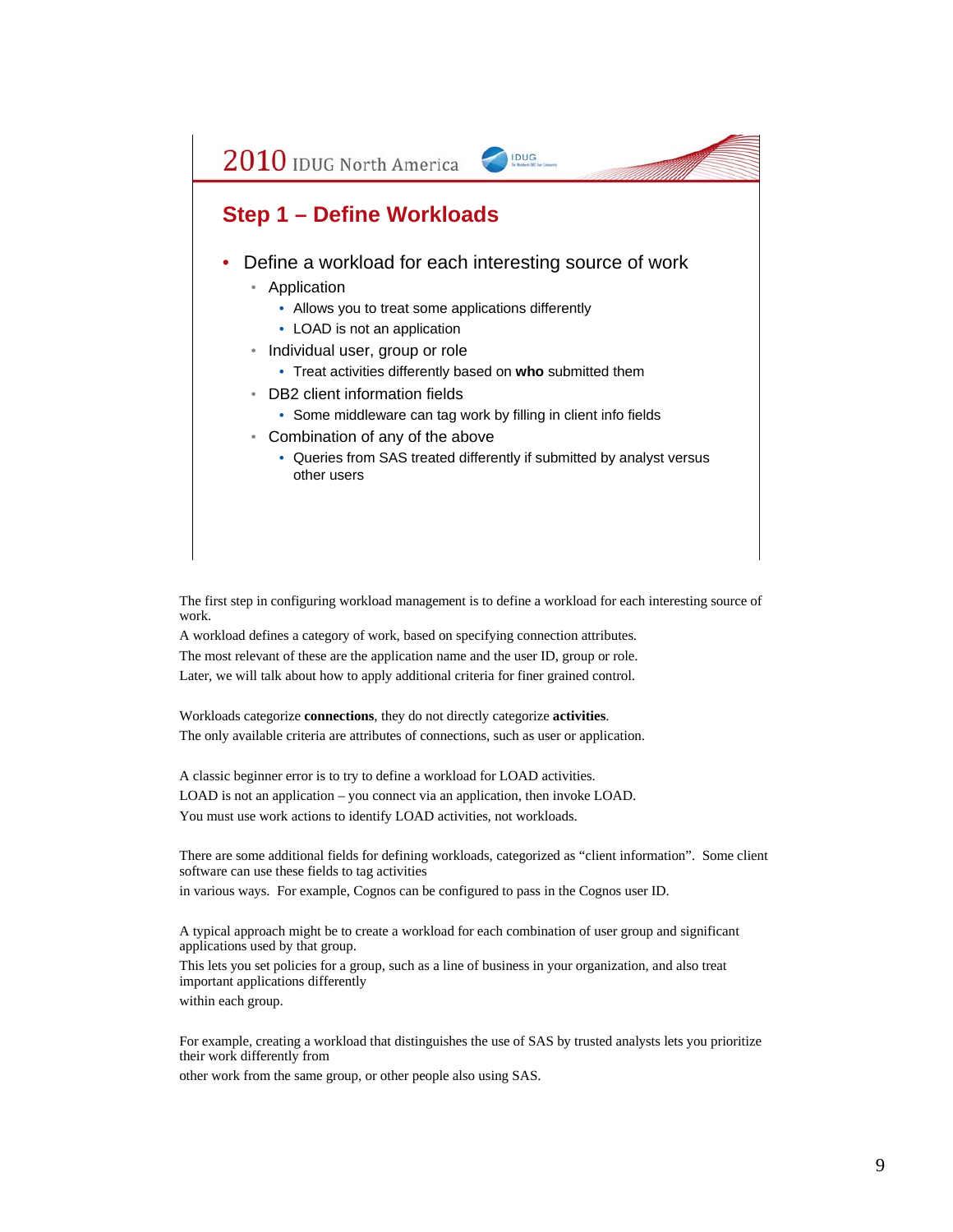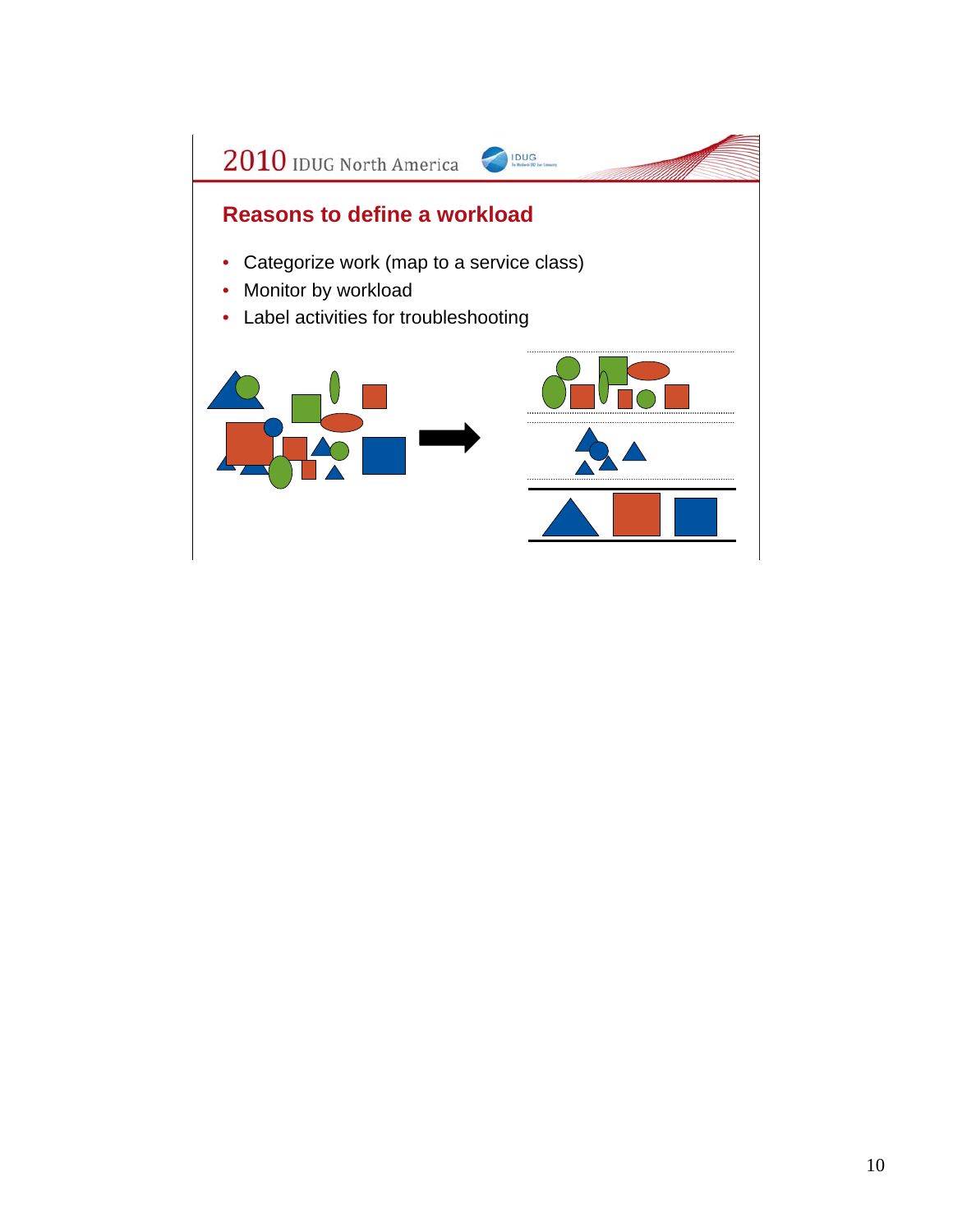|                         |                                | $2010$ IDUG North America                                                                                         | <b>IDUG</b>                  |                      |                             |                       |
|-------------------------|--------------------------------|-------------------------------------------------------------------------------------------------------------------|------------------------------|----------------------|-----------------------------|-----------------------|
|                         |                                | <b>Discovering Connection Attributes</b>                                                                          |                              |                      |                             |                       |
|                         |                                | Optim Performance Manager (OPM) displays connection attributes<br>View Current Activities in WLM configuration    |                              |                      |                             |                       |
|                         |                                |                                                                                                                   |                              |                      |                             |                       |
|                         | <b>View Current Activities</b> | Use the connection attribute values of the current activities to help you define the connection attributes of you |                              |                      |                             |                       |
| Workload<br><b>Name</b> | User ID                        | <b>Application Name</b>                                                                                           | Client<br><b>Application</b> | <b>Group ID</b><br>▲ | Client<br><b>Accounting</b> | Client<br>Workstation |
|                         |                                |                                                                                                                   | Name                         |                      | String                      |                       |
|                         | SYSDEFAUI DB2ADMIN             | db2bp.exe                                                                                                         |                              | DB2ADMNS, DB         | Ъi                          |                       |
|                         | SYSDEFAUI DB2ADMIN             | db2jcc_application                                                                                                |                              | DB2ADMNS, DB         |                             | lava                  |
|                         | SYSDEFAUI DB2ADMIN             | db2jcc application                                                                                                | DS WLM CONFIG                | DB2ADMNS, DB         |                             | localhost             |
|                         | SYSDEFAUI DB2ADMIN             | db2bp.exe                                                                                                         |                              | DB2ADMNS, DB         | oltp                        |                       |
|                         |                                |                                                                                                                   |                              |                      |                             |                       |

Screen shot: View Current Activities in the workloads tab of WLM configuration.

This shows all connection attributes of all currently active connections.

It is aggregated, so that every combination appears only once in the report.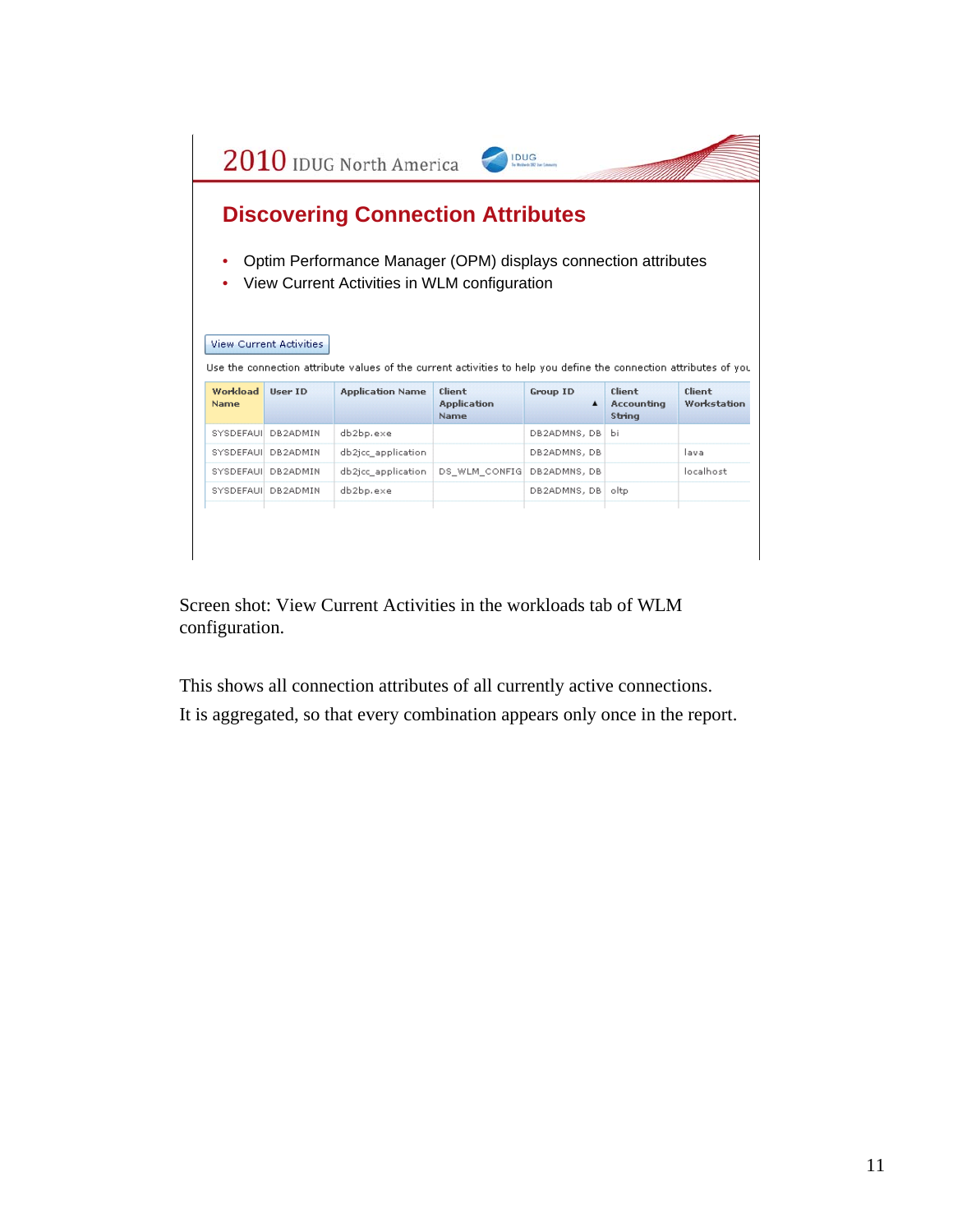## **Connection Attributes via Extended Insight**

IDUG

- Extended Insight clusters activities by connection attributes
- Browse history of activities

| Avera<br>qe<br>Fnd-<br>to-End<br>Respo<br>nse | Maxim<br>um<br>Infiigh<br>ŧ<br><b>Elapse</b><br>d Time | Maxim<br>um<br>Fnd-<br>to-End<br>Respo<br>nse | Α<br>q<br>D<br>s<br>., |
|-----------------------------------------------|--------------------------------------------------------|-----------------------------------------------|------------------------|
| 0.015                                         | 0.015                                                  | 0.485                                         |                        |
| 0.015                                         | 0.015                                                  | 0.485                                         |                        |
| 0.016                                         | $\Omega$                                               | 0.485                                         |                        |
| 0.015                                         | 0.015                                                  | 0.109                                         | 4                      |
| 0.015                                         | 0                                                      | 0.047                                         | ۹                      |
| 0.015                                         | n                                                      | 0.078                                         | ۷                      |
| 0.015                                         | $\Omega$                                               | 0.032                                         | к                      |
| 0.015                                         | 0.015                                                  | 0.485                                         | ٠                      |
| 0.015                                         | n                                                      | 0.485                                         | ۷                      |
| 0.015                                         | n                                                      | 0.109                                         | 4                      |
| 0.015                                         | 0                                                      | 0.328                                         | ś                      |
| 0.015                                         | 0.015                                                  | 0.109                                         | 4                      |
| 0.015                                         | 0.015                                                  | 0.485                                         | 4                      |
| 0.015                                         | 0.015                                                  | 0.485                                         | ś                      |
| 0.015                                         | 0.015                                                  | 0.485                                         | ۷                      |
|                                               |                                                        |                                               |                        |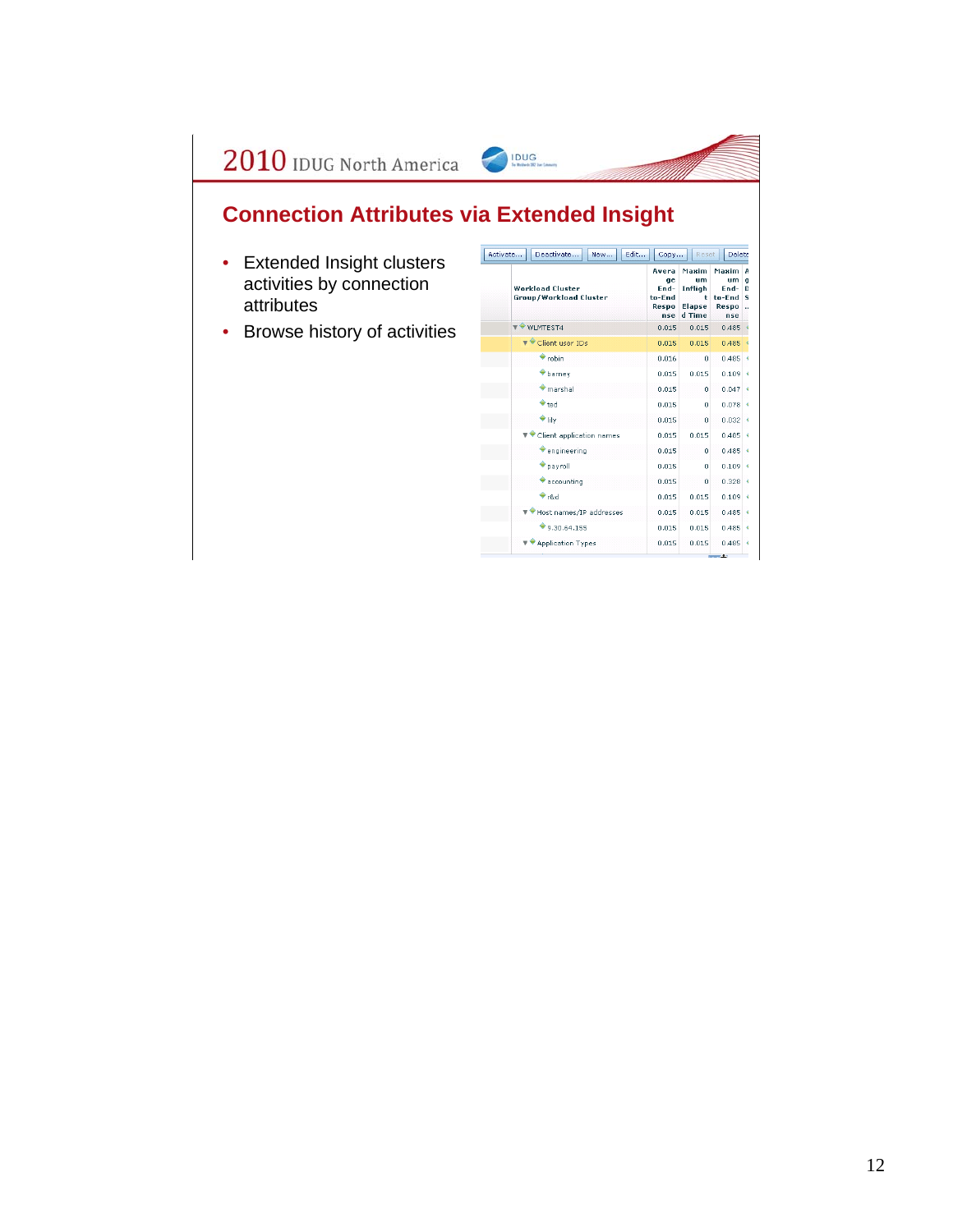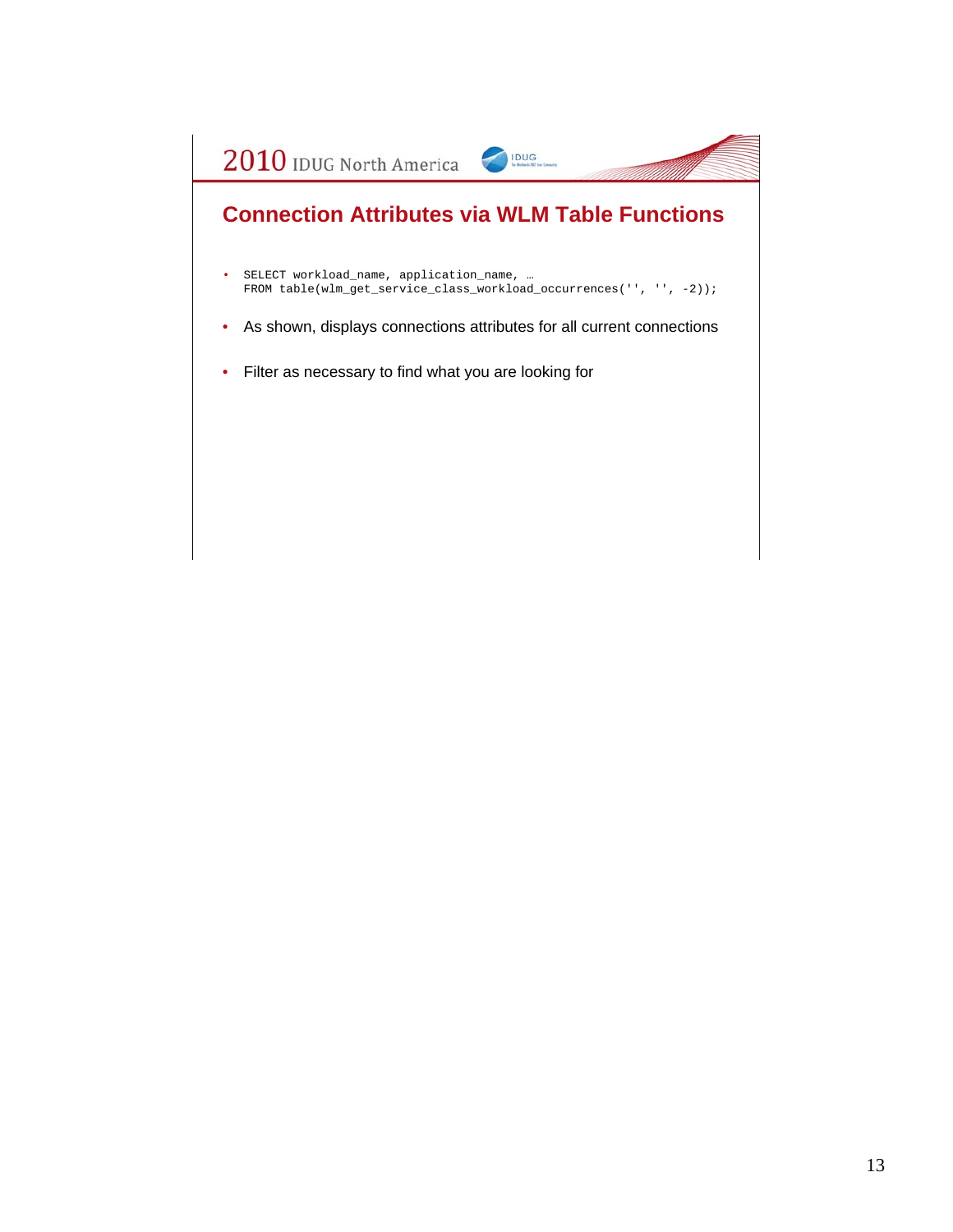| Set properties - EAPPS<br><b>Connection</b><br>Permissions<br>General<br>Specify the parameters for the child connections of this data source.<br><b>Commands:</b><br>Specify the commands that the database executes when certain events occur.<br>$\bigcirc$ $\vdash$ $\mathbb{R}$ $\uparrow$ $\uparrow$ $\uparrow$<br>$-14$<br>Entries: 1<br><b>Delete child values</b><br>Name<br>Value<br>(None) Set<br>Open connection commands<br>(None) Set<br>Open session commands<br>(None) Set<br>Close session commands<br><commandblock><br/>(None) Set<br/>Close connection commands<br/>П<br/><math>&lt;</math>commands&gt;<br/><sqlcommand><br/><sql> CALL SYSPROC.WLM_SET_CLIENT_INFO(<br/>#\$account.personalInfo.userName#, 'MachineName',<br/>#\$account.parameters.var1#, 'ApplicationName', 'AUTOMATIC')<br/><math>\langle</math> sql&gt;<br/></sql></sqlcommand></commandblock> |                      | <b>Real Life Example: Cognos</b> |       |
|-----------------------------------------------------------------------------------------------------------------------------------------------------------------------------------------------------------------------------------------------------------------------------------------------------------------------------------------------------------------------------------------------------------------------------------------------------------------------------------------------------------------------------------------------------------------------------------------------------------------------------------------------------------------------------------------------------------------------------------------------------------------------------------------------------------------------------------------------------------------------------------------|----------------------|----------------------------------|-------|
|                                                                                                                                                                                                                                                                                                                                                                                                                                                                                                                                                                                                                                                                                                                                                                                                                                                                                         |                      |                                  |       |
|                                                                                                                                                                                                                                                                                                                                                                                                                                                                                                                                                                                                                                                                                                                                                                                                                                                                                         |                      |                                  |       |
|                                                                                                                                                                                                                                                                                                                                                                                                                                                                                                                                                                                                                                                                                                                                                                                                                                                                                         |                      |                                  |       |
|                                                                                                                                                                                                                                                                                                                                                                                                                                                                                                                                                                                                                                                                                                                                                                                                                                                                                         |                      |                                  |       |
|                                                                                                                                                                                                                                                                                                                                                                                                                                                                                                                                                                                                                                                                                                                                                                                                                                                                                         |                      |                                  |       |
|                                                                                                                                                                                                                                                                                                                                                                                                                                                                                                                                                                                                                                                                                                                                                                                                                                                                                         |                      |                                  |       |
|                                                                                                                                                                                                                                                                                                                                                                                                                                                                                                                                                                                                                                                                                                                                                                                                                                                                                         |                      |                                  |       |
|                                                                                                                                                                                                                                                                                                                                                                                                                                                                                                                                                                                                                                                                                                                                                                                                                                                                                         |                      |                                  |       |
|                                                                                                                                                                                                                                                                                                                                                                                                                                                                                                                                                                                                                                                                                                                                                                                                                                                                                         |                      |                                  |       |
|                                                                                                                                                                                                                                                                                                                                                                                                                                                                                                                                                                                                                                                                                                                                                                                                                                                                                         |                      |                                  | Clear |
|                                                                                                                                                                                                                                                                                                                                                                                                                                                                                                                                                                                                                                                                                                                                                                                                                                                                                         |                      |                                  |       |
|                                                                                                                                                                                                                                                                                                                                                                                                                                                                                                                                                                                                                                                                                                                                                                                                                                                                                         |                      |                                  |       |
|                                                                                                                                                                                                                                                                                                                                                                                                                                                                                                                                                                                                                                                                                                                                                                                                                                                                                         |                      |                                  |       |
|                                                                                                                                                                                                                                                                                                                                                                                                                                                                                                                                                                                                                                                                                                                                                                                                                                                                                         |                      |                                  |       |
|                                                                                                                                                                                                                                                                                                                                                                                                                                                                                                                                                                                                                                                                                                                                                                                                                                                                                         |                      |                                  |       |
|                                                                                                                                                                                                                                                                                                                                                                                                                                                                                                                                                                                                                                                                                                                                                                                                                                                                                         |                      |                                  |       |
|                                                                                                                                                                                                                                                                                                                                                                                                                                                                                                                                                                                                                                                                                                                                                                                                                                                                                         |                      |                                  |       |
|                                                                                                                                                                                                                                                                                                                                                                                                                                                                                                                                                                                                                                                                                                                                                                                                                                                                                         | $\langle$ /commands> |                                  |       |

Cognos provides a facility to run some SQL every time it connects to DB2

Use this to set connection attributes

There are some macros provided by Cognos for the real user ID who invoked the Cognos application, so you can pass that through to WLM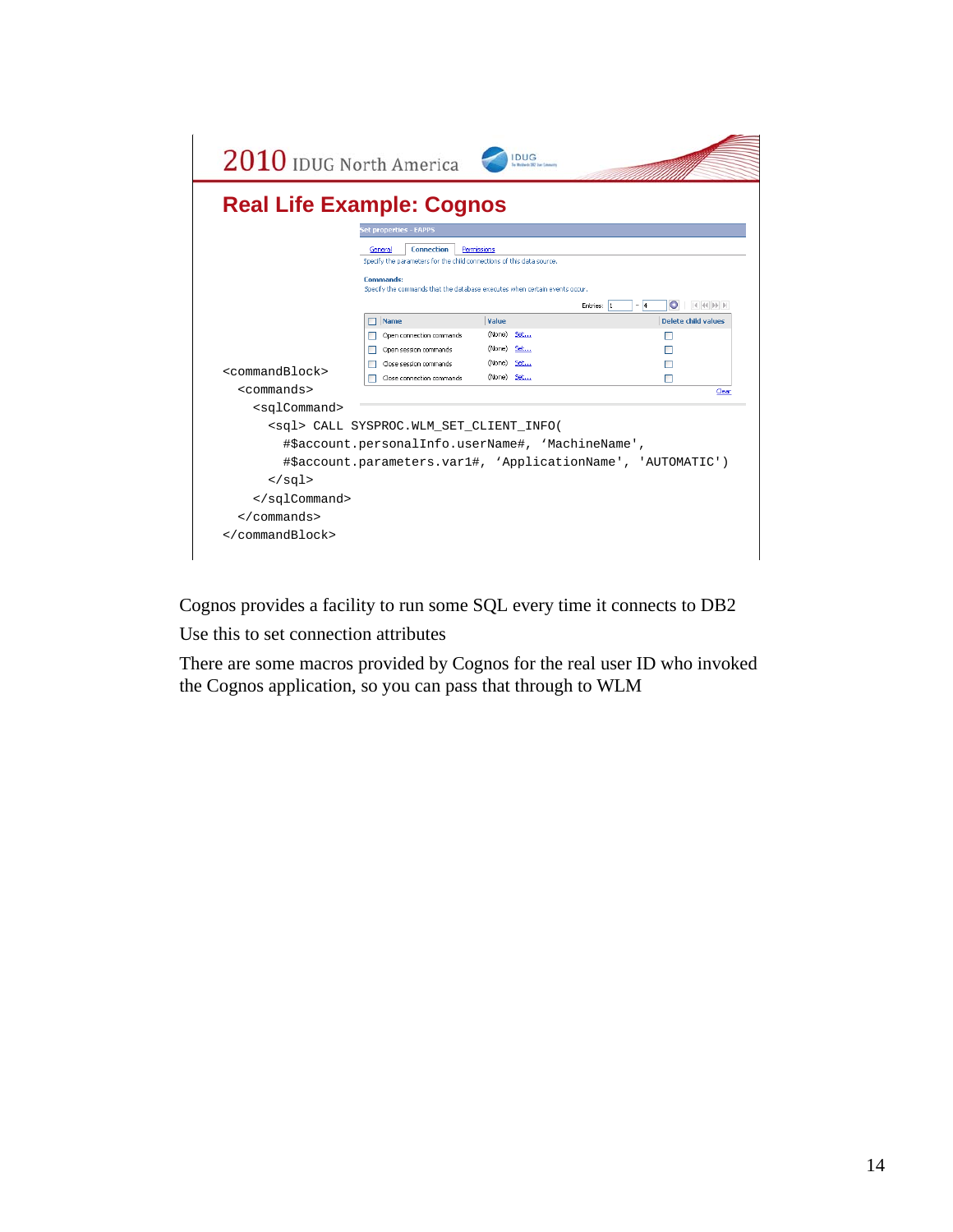

There are restrictions on what you can add to the default service superclass.

Hence, at least one user defined service superclass must be created as a sort of infrastructure step.

You can get a long ways with a single service superclass. Many customers will never need to create more than one.

Towards the end of the presentation, I will describe a couple of scenarios that require additional service superclasses.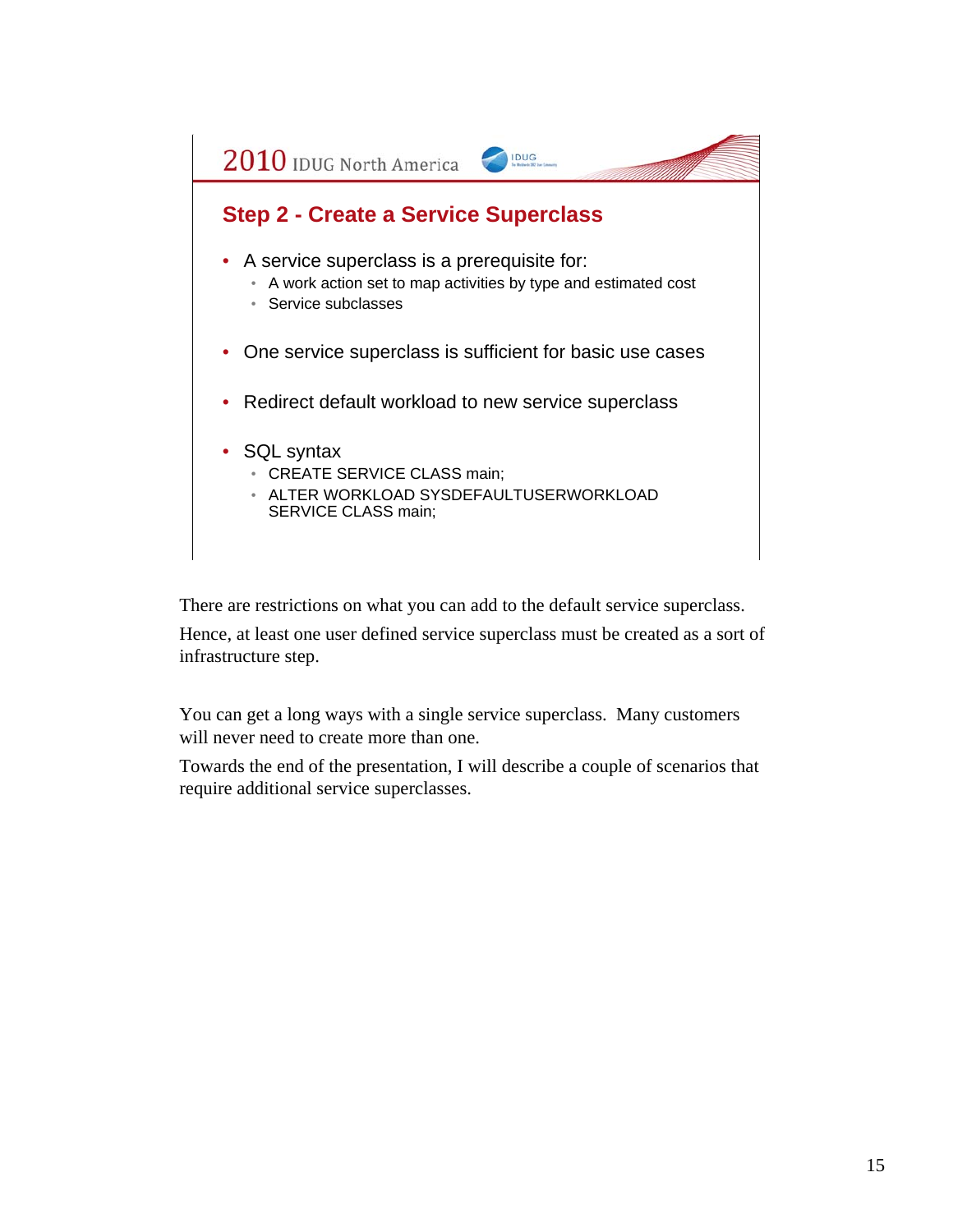2010 IDUG North America IDUG

#### **Step 3 – Create Service Subclasses**

| Rush Jobs<br>(High Priority)                          | ۰ | High priority, rush jobs<br>Predefine a place for work that needs to run now at<br>$\bullet$<br>high priority                                                                      |
|-------------------------------------------------------|---|------------------------------------------------------------------------------------------------------------------------------------------------------------------------------------|
| Ordinary Work<br>(Low Cost SQL, DDL)<br>High Cost SOL |   | Ordinary work, low or medium cost SQL<br>This includes the bulk of work in a warehouse<br>٠<br>Default priority, no concurrency limits<br>۰<br>Long running queries, high cost SQL |
| (Limited<br>Concurrency)<br><b>LOAD</b>               | ٠ | Limited concurrency, or low priority<br>$\bullet$<br><b>LOAD</b> activities<br>Limit number of concurrent LOAD activities<br>۰                                                     |
|                                                       |   | Tip: collect at least base monitoring data<br>COLLECT AGGREGATE ACTIVITY DATA BASE                                                                                                 |

These are the initial service subclasses OPM will create for you.

They cover common categories of activities that benefit from being broken out separately.

For all subclasses, you should specify to collect at least base aggregate monitoring data

COLLECT AGGREGATE ACTIVITY DATA { BASE | EXTENDED }

Collecting BASE monitoring data has negligible overhead and provides several very useful metrics

EXTENDED aggregate monitoring data is also relatively inexpensive and provides additional metrics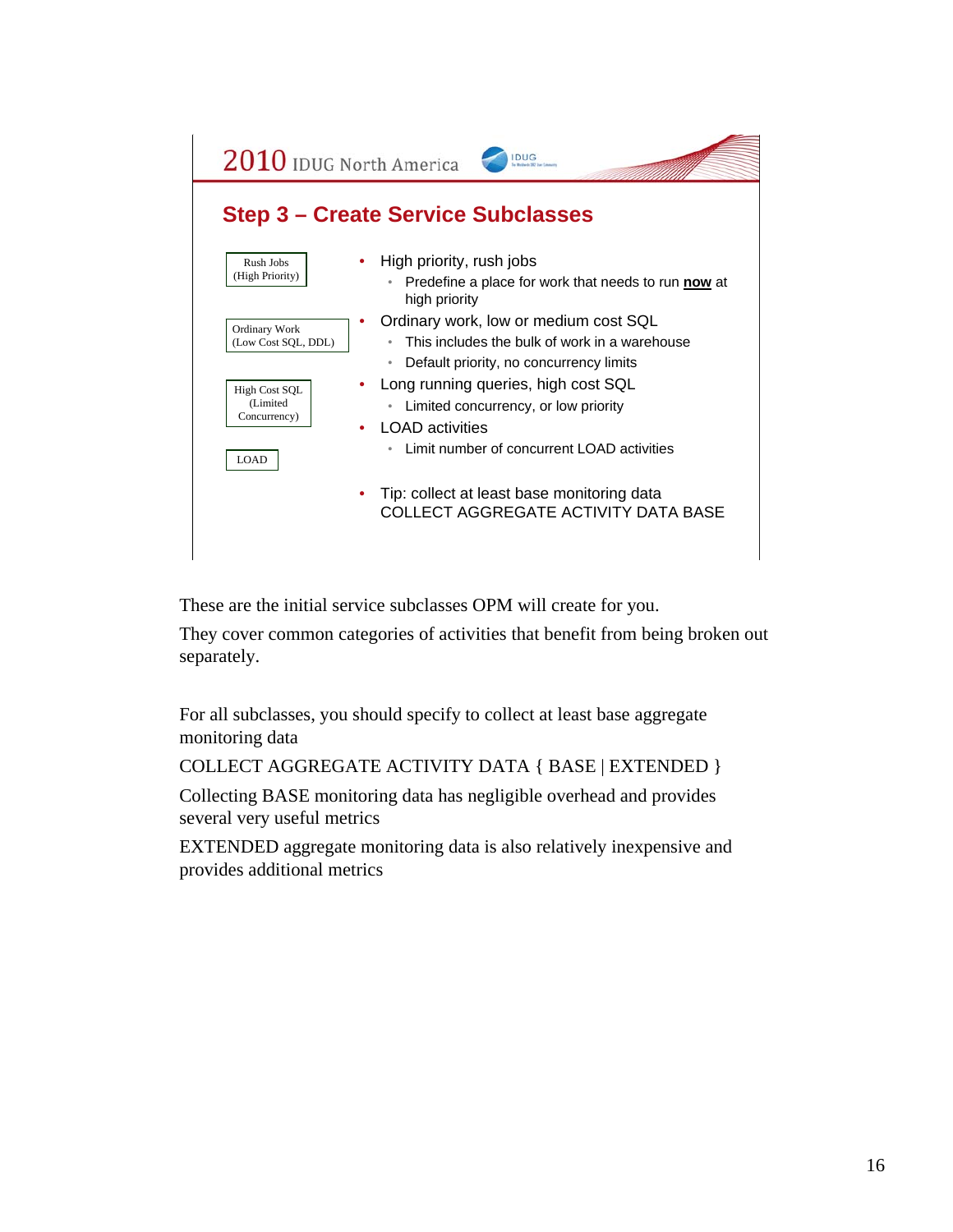

When you configure WLM using OPM, these four service subclasses are created for you.

You can add additional service subclasses as needed.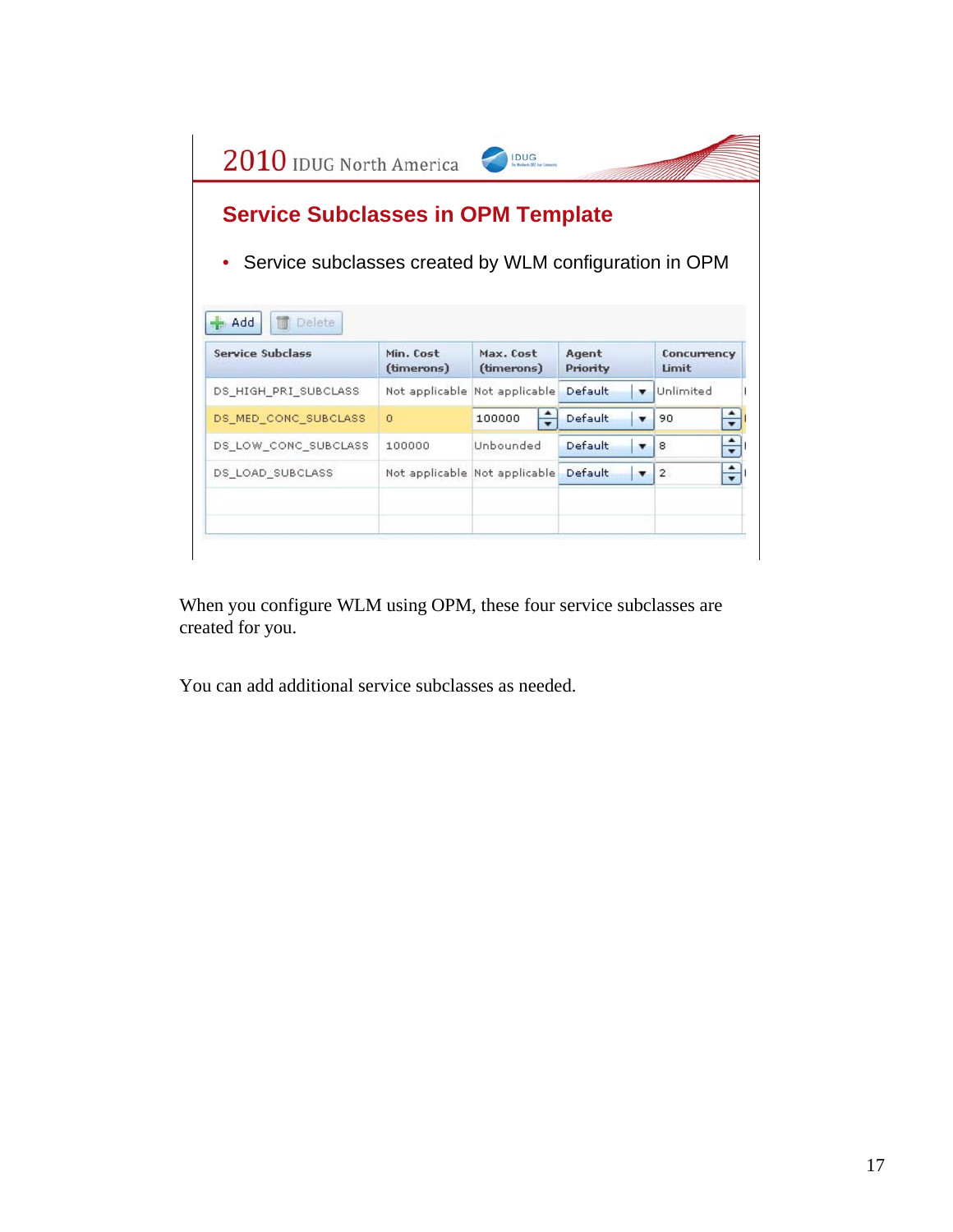

Estimated costs apply only for DML

Timerons are floating point numbers.

If you do something of the form " $0 < x < 1000$ " followed by "1001  $< y <$ 2000" estimated costs of 1000.5 will fall through the gap.

The template uses a work action of type ALL at the end to ensure nothing falls through to SYSDEFAULTSUBCLASS.

The service class for high priority / rush jobs is intentionally unreachable via the work action set.

Only activities from workloads specifically mapped to it will run there.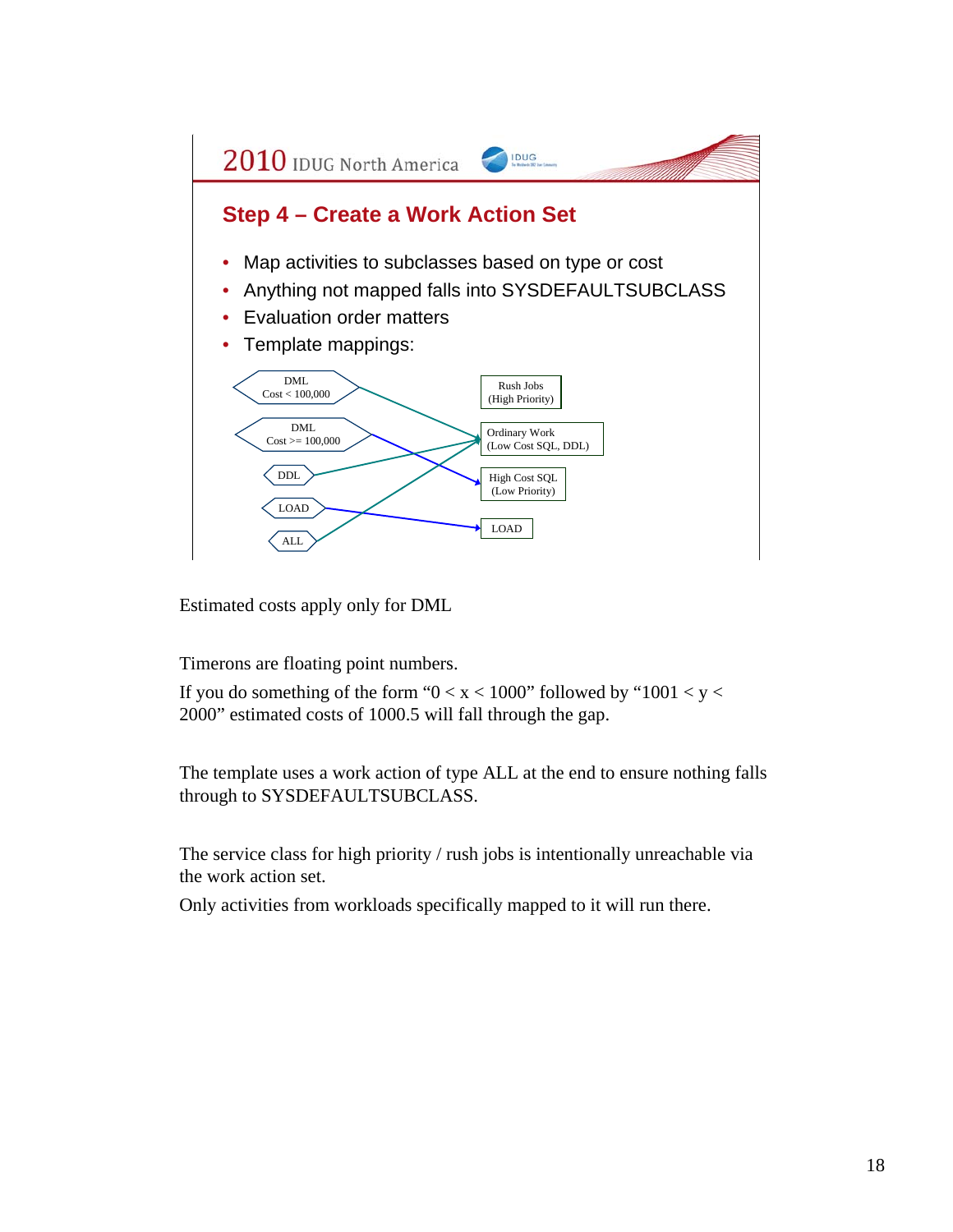

For reference only.

This is the template DDL created by WLM configuration in OPM.

If you choose to do this by hand, work actions must be defined in terms of work classes.

Work classes are defined separately in a work class set.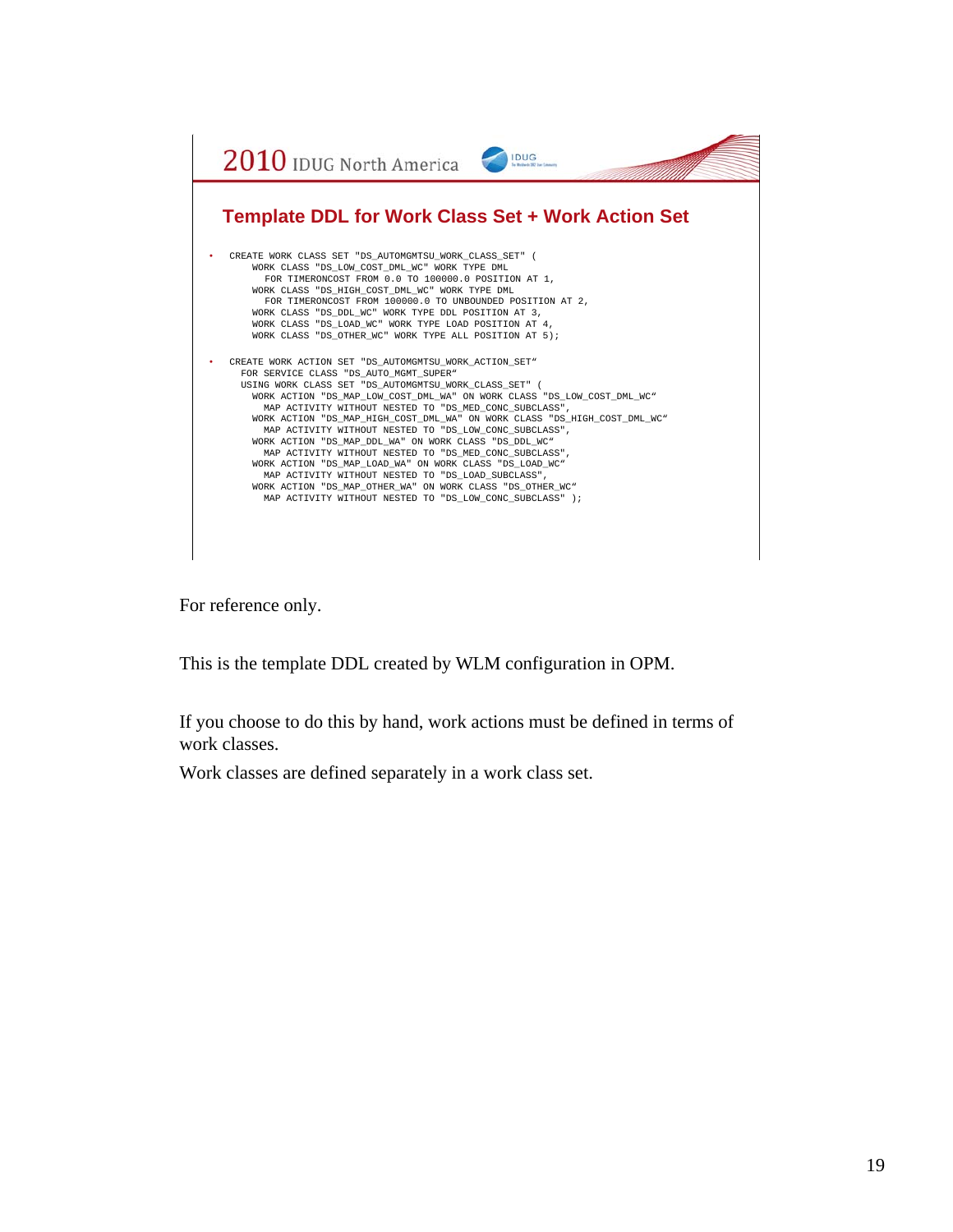

Even a rather minimal WLM configuration generates a large amount of arcane DDL

Let the WLM configuration tool do the heavy lifting for you.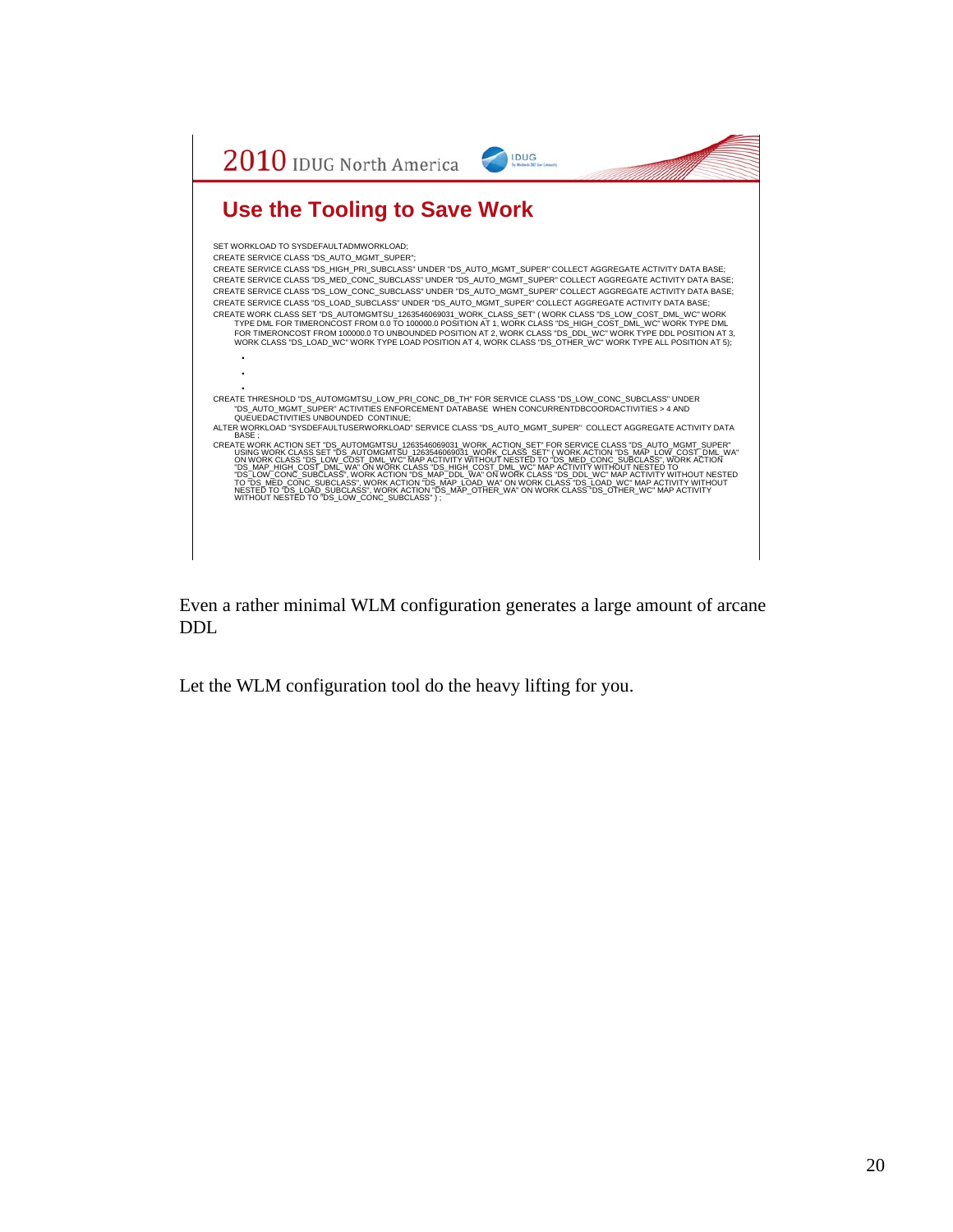

#### **Actual Result from OPM**

BET WORKLOUT DISTRIBUTION CONTINUES IN A MODEL IS AN OUTLIER TO CULTURAL ESTATE AND CONTINUES IN A CONTINUES IN A CONTINUES IN A CONTINUES IN A CONTINUES IN A CONTINUES IN A CONTINUES IN A CONTINUES IN A CONTINUES IN A CON

- 
- 
- 
- 
- TO HAN PRI SURCASSY UNDER TO A MITO MONT. SUR PROTECTIVE DISPOSITION TO A MORE SURGEST.<br>THE SAME PRODUCED AND THE SAME CONTINUES ON THE SAME PROTECTIVE CONTINUES.<br>THE SAME PRODUCED WAS CONTINUES ON THE SAME FOR STATISTIC C
- CREATE THRESHOLD "DS\_AUTOMGMTSU\_HIGHPRI\_1263546069032\_CPU\_TIME\_TH" FOR SERVICE CLASS "DS\_HIGH\_PRI\_SUBCLASS" UNDER "DS\_AUTO\_MGMT\_SUPER" ACTIVITIES ENFORCEMENT DATABASE
- 
- 
- **PARTITION DUBBLE WHEN PICTURES AND ECONOMIC DECISION CONSULTING.**<br>THE REPORT OF THE REPORT OF THE REPORT OF THE REPORT OF THE REPORT OF THE REPORT OF THE REPORT OF THE REPORT OF THE REPORT OF THE REPORT OF THE REPORT OF
- 
- 
- CRATE WAS CHAIR WAS CONSIDERED TO A CHAIR WAS CITED AND COMPANY AND CLOSE THREE WAS CHAIR WAS CHAIRED AND COMP<br>THE CHAIR WAS CHAIRED TO A CHAIR WAS CONSIDERED TO A CHAIR CHAIR CHAIR CHAIR SEARCH AND COMPANY.<br>THE CHAIR WAS
- 
- CREATE THRESHOLD OR, AUTOMATED JARC 1950-1950-0000 (UPLA) IME, THE POISIT RESERVED DATA AND A CARRIER CARRIER<br>DATABASE PARTITON DISAILE WHEN CHUTINE 3:00 BECOMD OR DORT IN SECOND CONTINUE.<br>CREATE THRESHOLD OR, AUTOMATED JO
- 
- CREATE THRESHOLD "DS\_AUTOMGMTSU\_LOW\_1263546069034\_ROWS\_RET\_TH" FOR SERVICE CLASS<br>"DS\_LOW\_CONC\_SUBCLASS" UNDER "DS\_AUTO\_MGMT\_SUPER" ACTIVITIES ENFORCEMENT DATABASE<br>DISABLE WHEN SQLROWSRETURNED > 100000 CONTINUE;

CREATE THRESHOLD "DS\_AUTOMGMTSU\_LOW\_1263546069034\_TIMEOUT\_TH" FOR SERVICE CLASS<br>"DS\_LOW\_CONC\_SUBCLASS" ÜNDER "DS\_AUTO\_MGMT\_SUPER" ACTIVITIES ENFORCEMENT DATABASE<br>DISABLE WHEN ACTIVITYTOTALTIME > 60 MINUTES CONTINUE; CREATE THRESHOLD TO AUTOMOBILLOW, JOURNAL TRANSPORT OF A SERVICE OLDSE THRESHOLD TO AUTOMOBILITY THRESHOLD TO A<br>HARD TO AUTOMOBILITY THRESHOLD TO A MONOMOBILITY THRESHOLD TO AUTOMOBILITY THRESHOLD TO AUTOMOBILITY THRESHOLD CRATE THESHIRLE AND THOMAINEUL LOW - THE THIT OR SERVED AND THE CASE THE THING WAS TO THE ARREST THAT A THREAD<br>THE CASE OF THE SALE WHEN THE SALE COMPANY FOR CONTROL THE SALE OF THE SALE THAT A SECOND STATE THAT A SERVED<br>T **CREATE THESHIRE CORP. THE CONTROLL CONTROLL CONTROLL CONTROLL CONTROLL CONTROLL CONTROLL CONTROLL CONTROLL CONT<br>
SINCE A CONTROLL CONTROLL CONTROLL CONTROLL CONTROLL CONTROLL CONTROLL CONTROLL CONTROLL CONTROLL CONTROLL C** 

- 
- AT THE WEIGHT (WEIGHT UNKNOWN WAS CONSIDERED FOR A BULGARY CHARGED TO A START COLLECT AGREEMENT COLLECT AND RELEASE THE START COLLECT AND RELEASE THE START COLLECT AND INTERNATIONAL COLLECT AND INTERNATIONAL COLLECT AND I
- 
-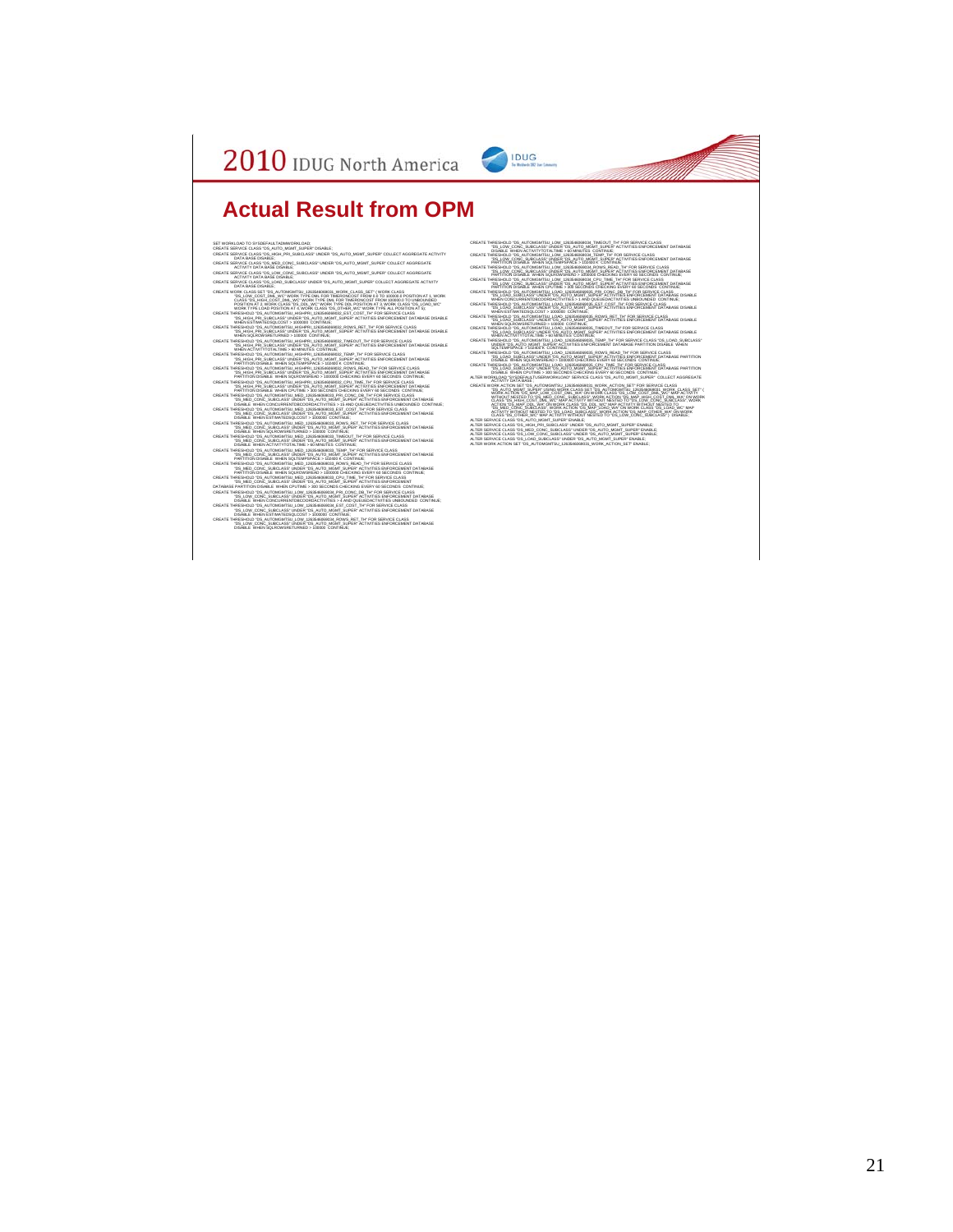# No queries were harmed during the making of this movie.

- No controls imposed yet
	- All configuration to this point only *categorizes* work
	- These changes are safe in a production DB
- Next steps
	- Monitor to validate work is properly categorized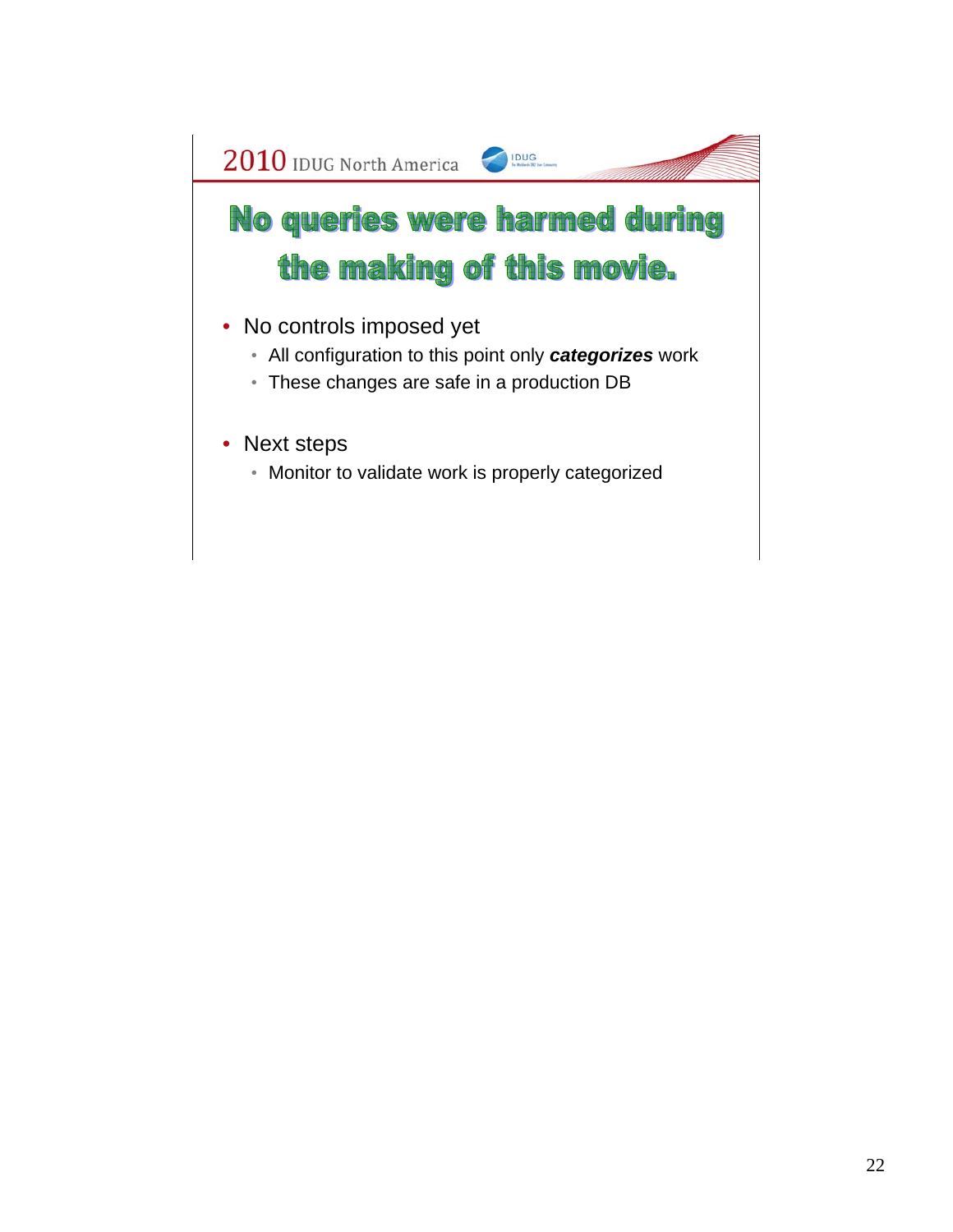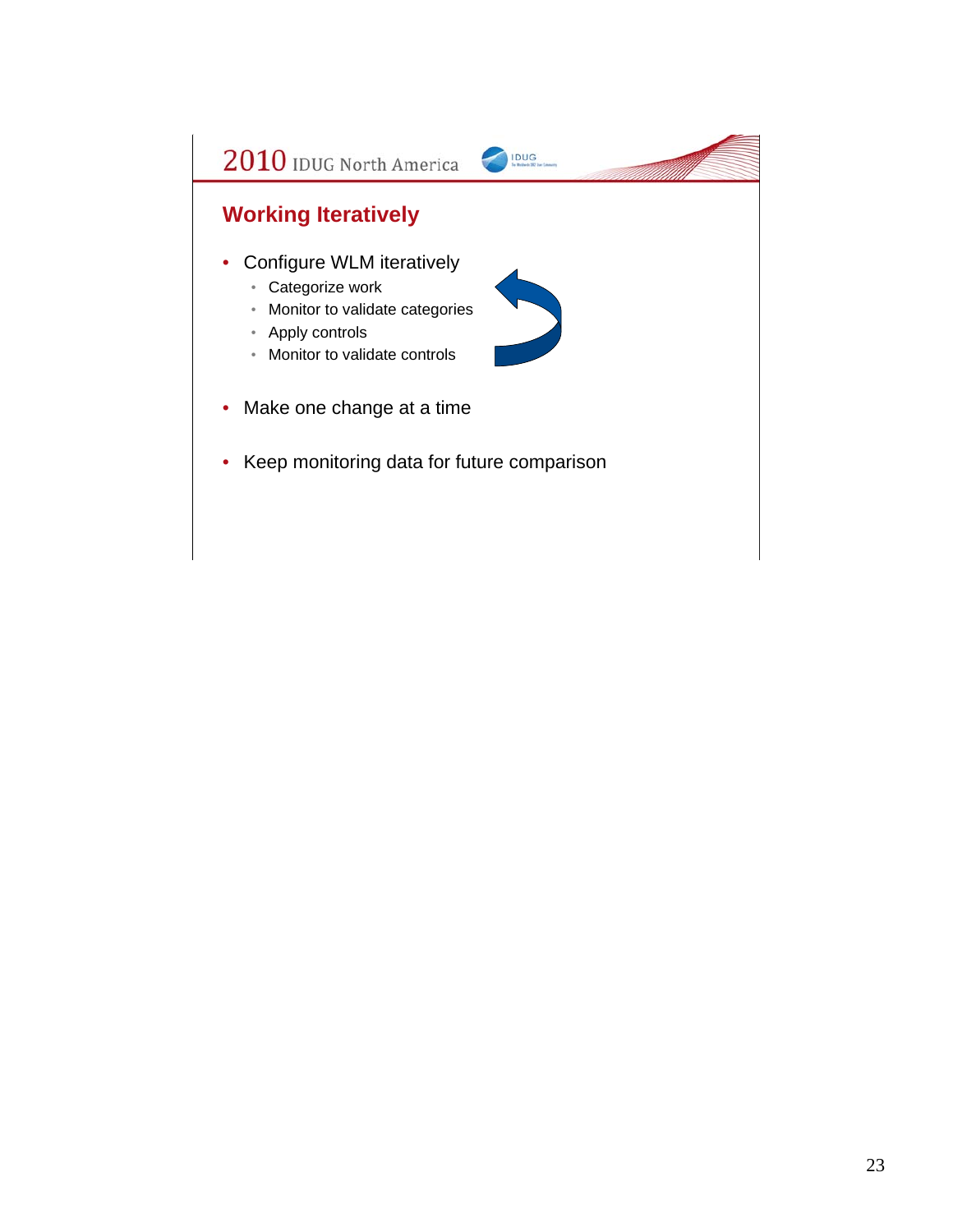#### **Step 5 - Baseline Monitoring**

- Create all WLM related event monitors
	- Activity Event Monitor
		- Allows capture of details about activities in a workload or service class
	- Statistics Event Monitor
		- Captures histograms, counts and high water marks
	- Threshold Event Monitor
		- Allows capture or details about threshold violations
- Choose an appropriate tablespace
	- Spans all partitions
	- Suitable for heavy IO activity
- No overhead for unused WLM event monitors
	- No events captured by these unless requested
	- Configure individual workloads, service classes, work actions to capture only events of interest

IDUG

Event monitors write data on all partitions, so use a table space that is present on all DB partitions

Event monitors can potentially be the targets of heavy IO activity.

Choose a table space for them that won't interfere with other work.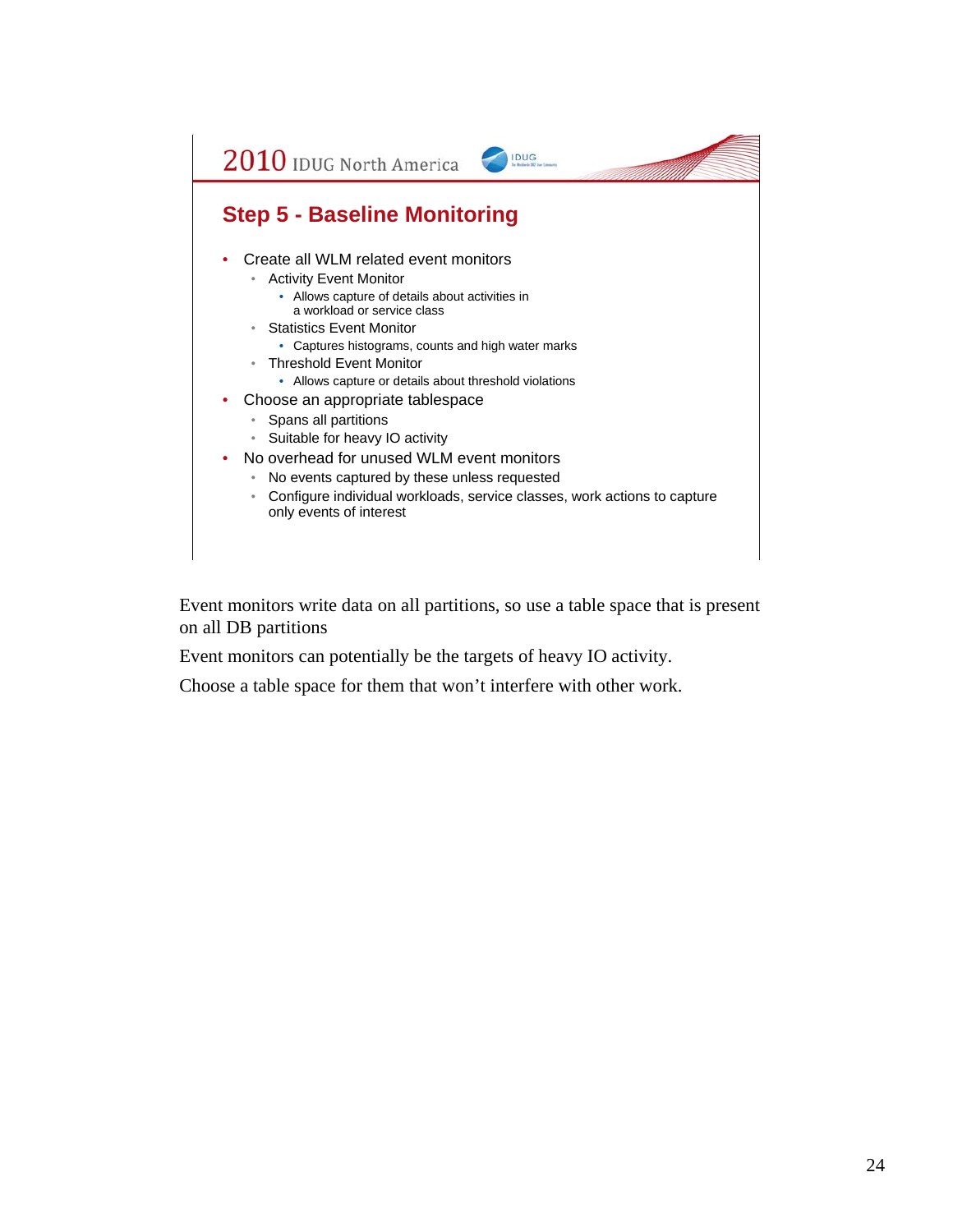| $2010$ IDUG North America<br><b>IDUG</b>                                                                                                                                                                                             |
|--------------------------------------------------------------------------------------------------------------------------------------------------------------------------------------------------------------------------------------|
| <b>Turn on WLM Related Monitoring in OPM</b>                                                                                                                                                                                         |
| Step 2 of 4: Configure monitoring profiles                                                                                                                                                                                           |
| Define the type of monitoring data that is collected by enabling the corresponding monitoring profiles. If you<br>selected Use predefined template or Configure like on the previous page, then the associated profiles are enabled. |
| Selected configuration:<br>Use existing configuration<br><b>Monitoring settings</b>                                                                                                                                                  |
| Retention times and sampling intervals                                                                                                                                                                                               |
| DB2 event monitor configuration                                                                                                                                                                                                      |
| <b>Monitoring profiles</b>                                                                                                                                                                                                           |
| Inflight performance, reporting, or Workload Manager                                                                                                                                                                                 |
| These profiles collect performance statistics for the data server, which are shown in the inflight<br>dashboards, in Workload Manager, or in the reports.                                                                            |
| Basic<br>✓                                                                                                                                                                                                                           |
| Locking                                                                                                                                                                                                                              |
| Active SQL and Connections                                                                                                                                                                                                           |
| I/O and Disk Space                                                                                                                                                                                                                   |
| Workload Manager                                                                                                                                                                                                                     |
|                                                                                                                                                                                                                                      |

If you are using Optim Performance Manager, most of the monitoring setup is taken care of for you.

For WLM, you do still need to turn on the collection of some of the WLM specific monitoring.

There are also some useful event monitors that are not yet managed by OPM.

You can make use of these independently from OPM.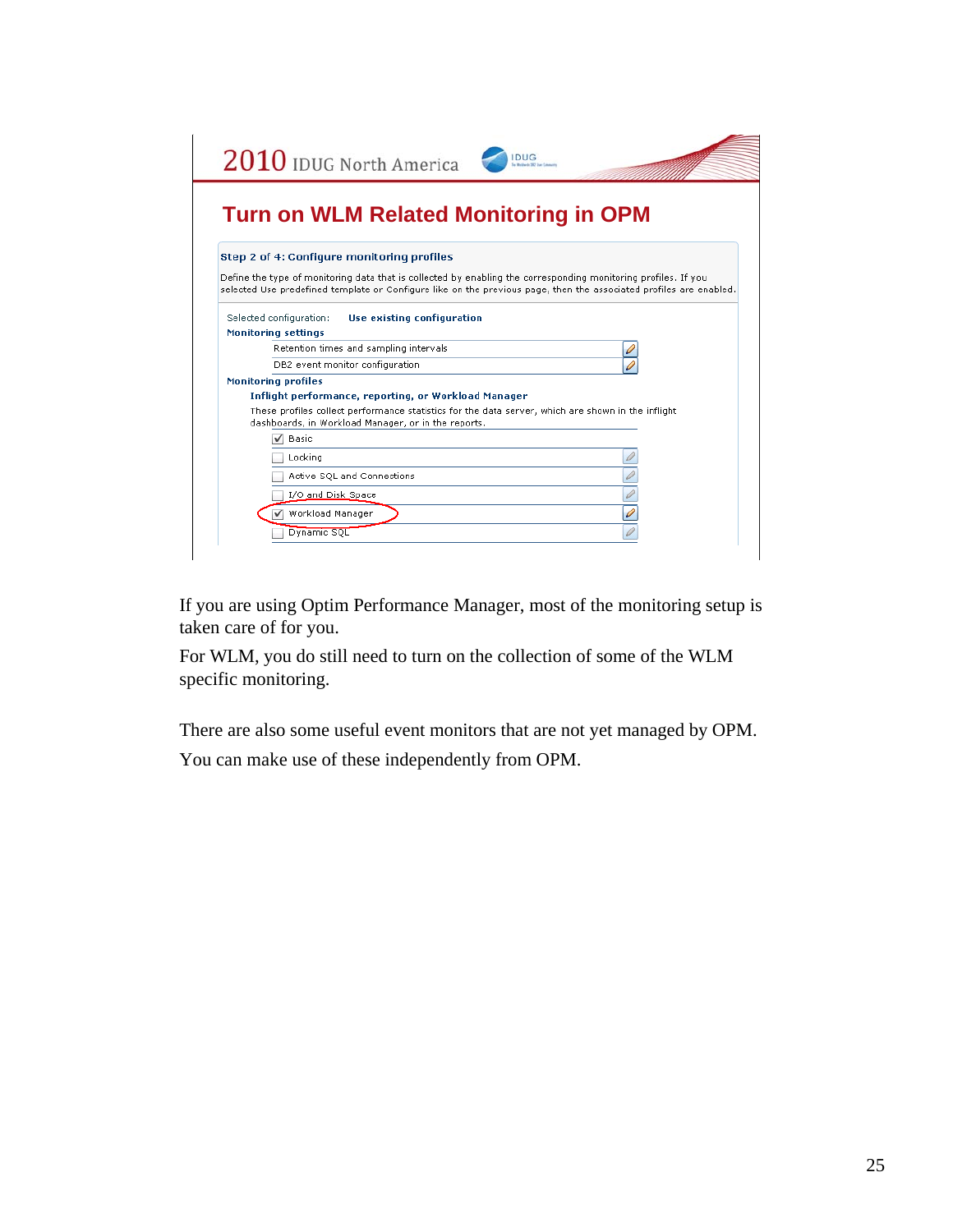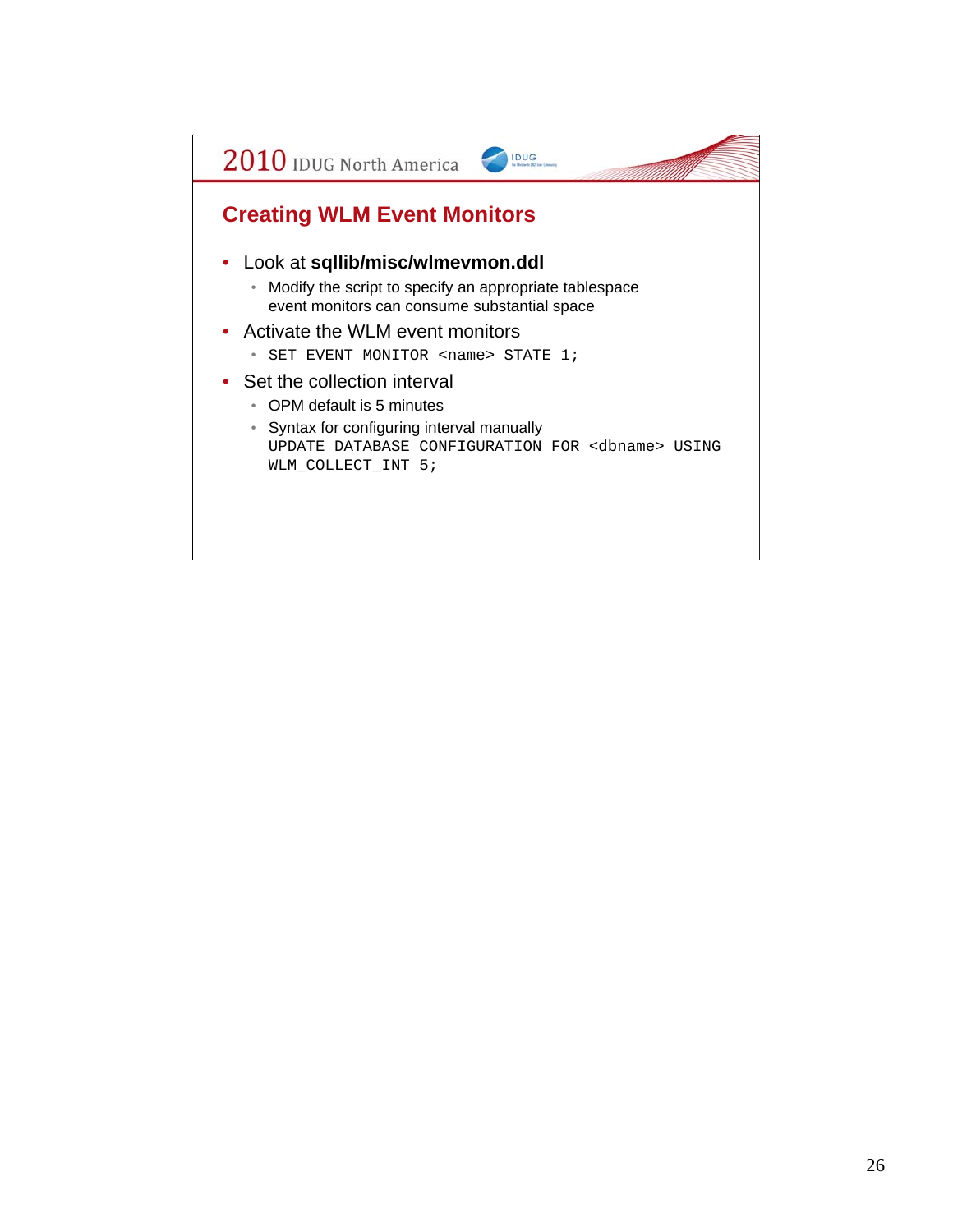

Aggregate activity statistics are collected only for subclasses, workloads, work actions.

You must aggregate yourself to find values for superclass or database.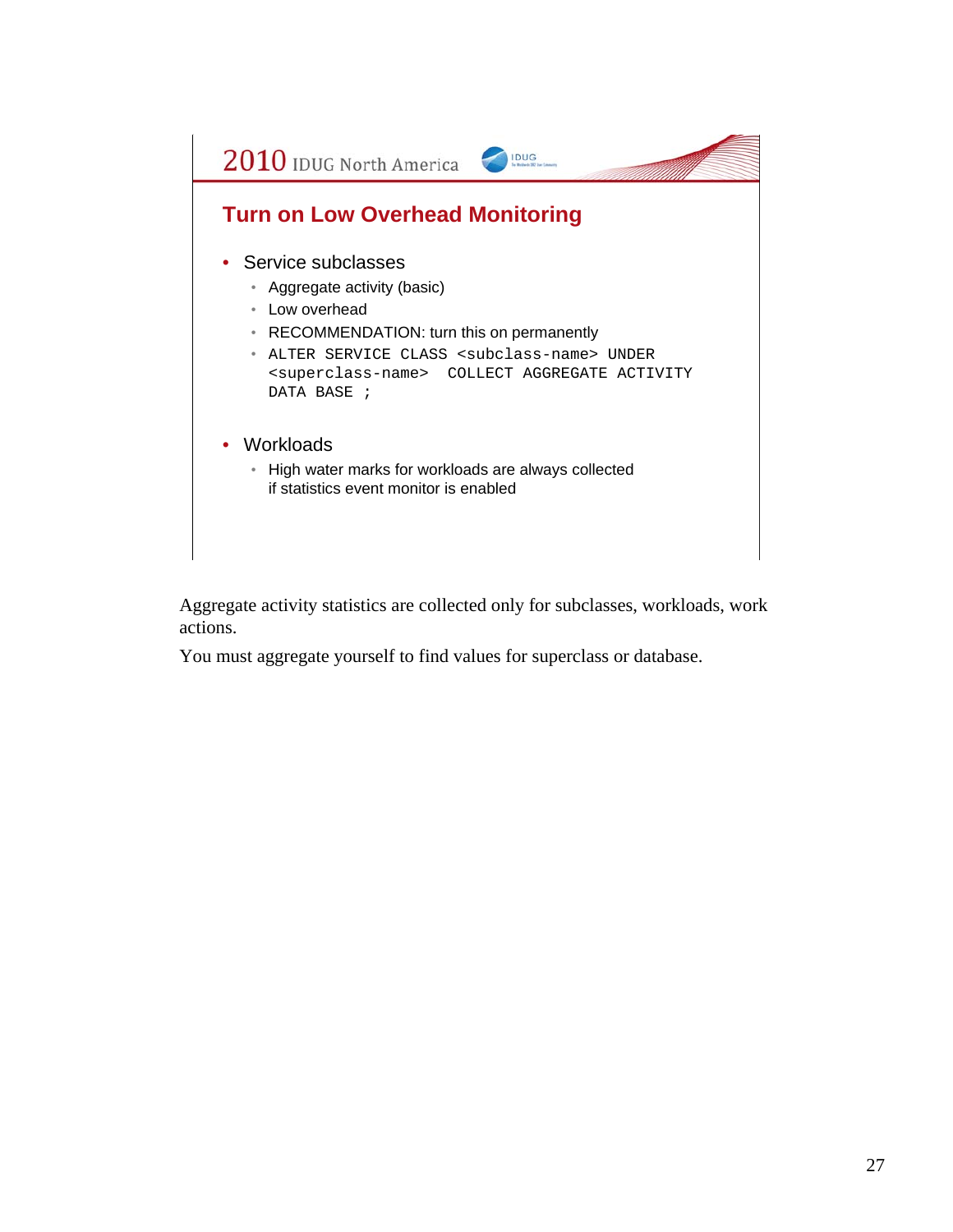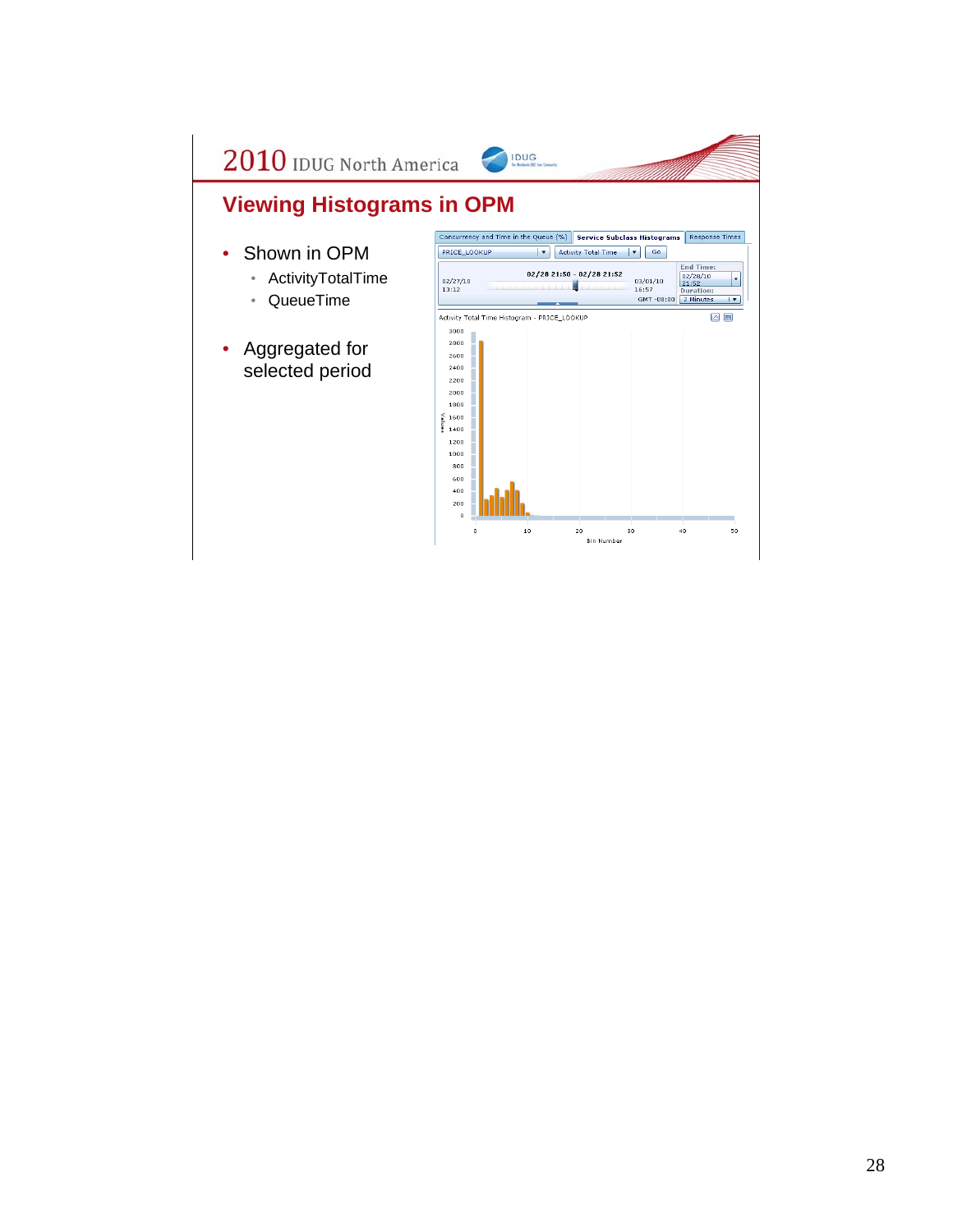

In the case of OPM, the table is HISTOGRAMBIN in the monitoring repository DB maintained by OPM.

Otherwise, you can directly query the event monitor table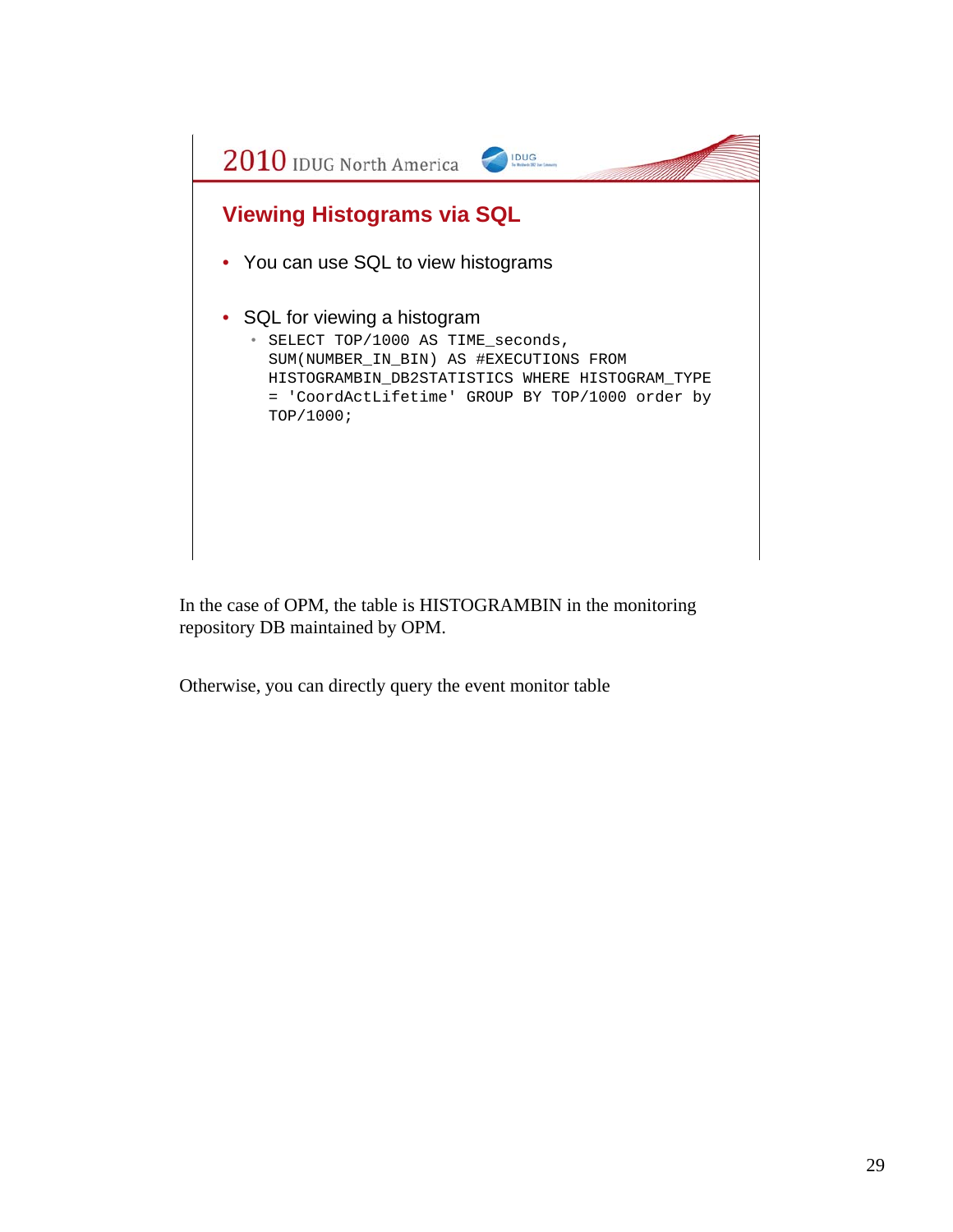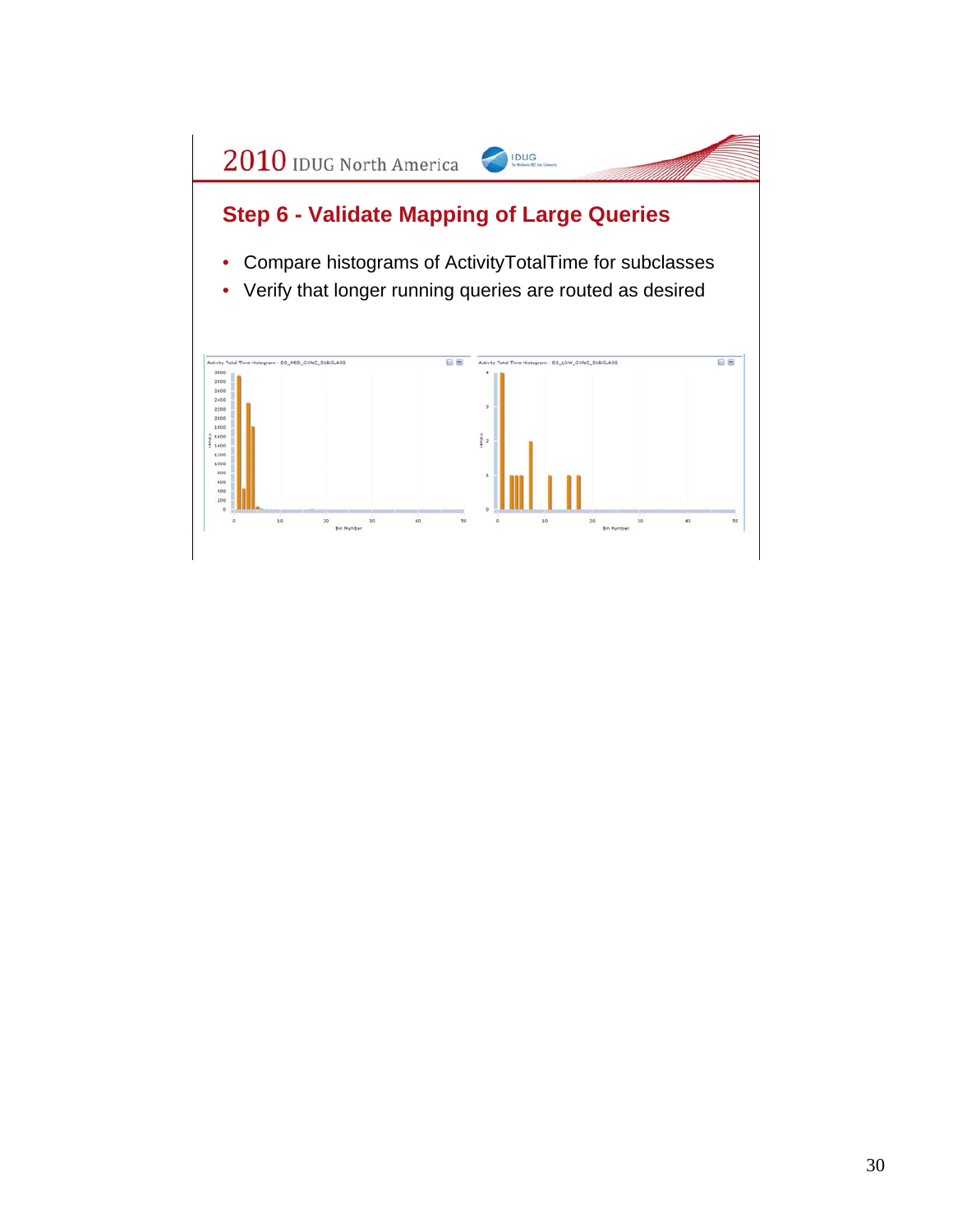## **Determining Cost Boundaries for Work Actions**

IDUG

- Adjust cost boundaries to distribute long running activities to the intended service subclass
- Look at estimated cost histograms to get a sense of estimated costs for queries running in a service subclass
- Estimated cost histograms are collected only if you specify COLLECT AGGREGATE ACTIVITY DATA EXTENDED on the service subclass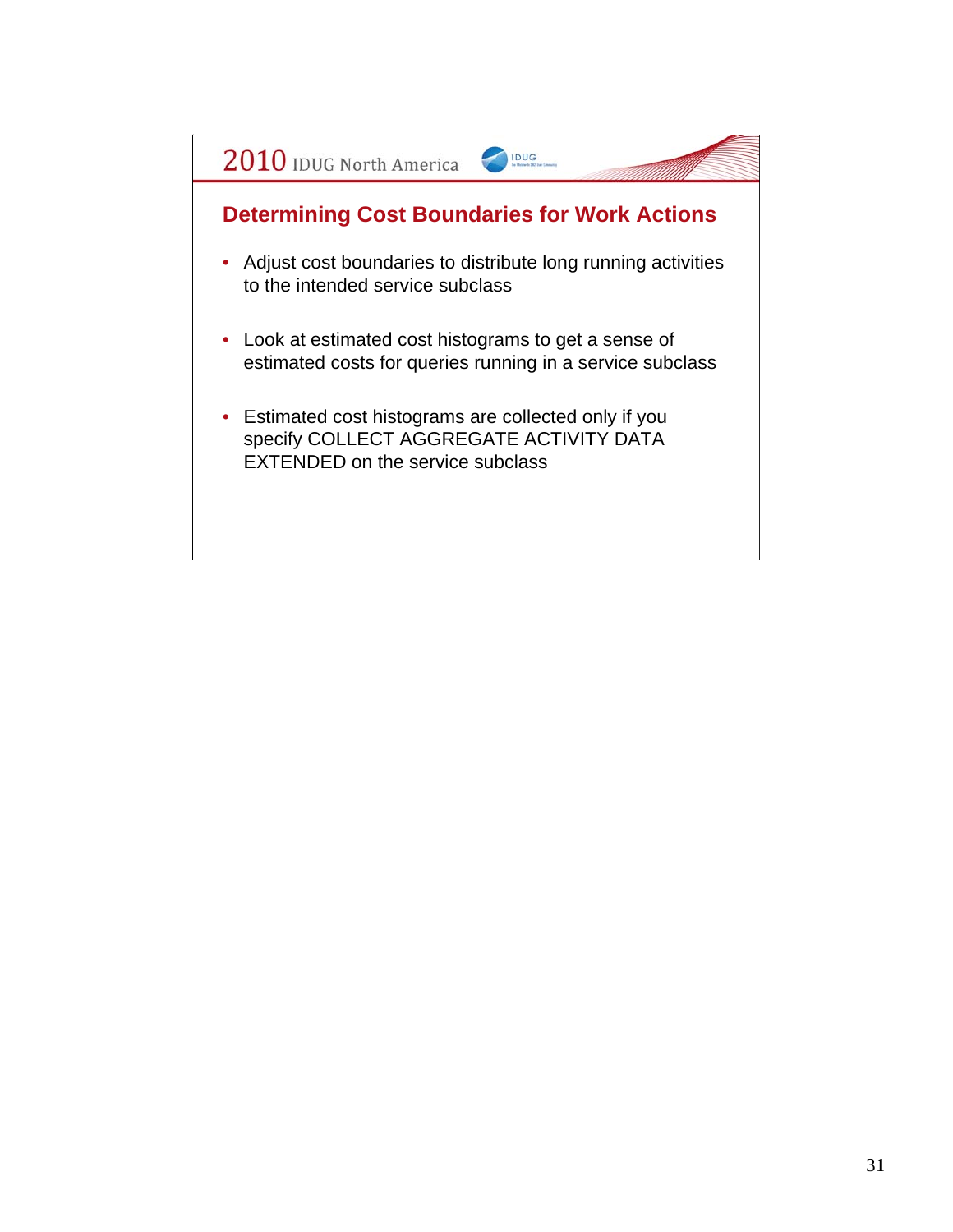2010 IDUG North America IDUG **Step 7 – Limit Concurrency** • Use the ConcurrentDBCoordActivities threshold • Restricts the number of concurrent activities in a service subclass • Provides fine grained control • Start by limiting concurrency for LOAD, large queries  $#Add$ Delete Concurrency Service Subclass Min. Cost Max. Cost Agent Priority (timerons) (timerons) Limit Unlimited Not applicable Not applicable Default DS\_HIGH\_PRI\_SUBCLASS  $\Rightarrow$ DS\_MED\_CONC\_SUBCLASS  $\overline{\mathbf{0}}$ 100000 ÷ Default 90  $\overline{\phantom{a}}$  $\div$ DS\_LOW\_CONC\_SUBCLASS 100000 Unbounded Default  $\overline{\phantom{a}}$  $^{\rm 8}$ F DS\_LOAD\_SUBCLASS Not applicable Not applicable Default  $\mathbf{2}% ^{2}/\mathbf{2}$ v.

Concurrent **activities** is slightly different from concurrent **queries**.

One query can spawn multiple activities

•Cursors

•Stored procedure calls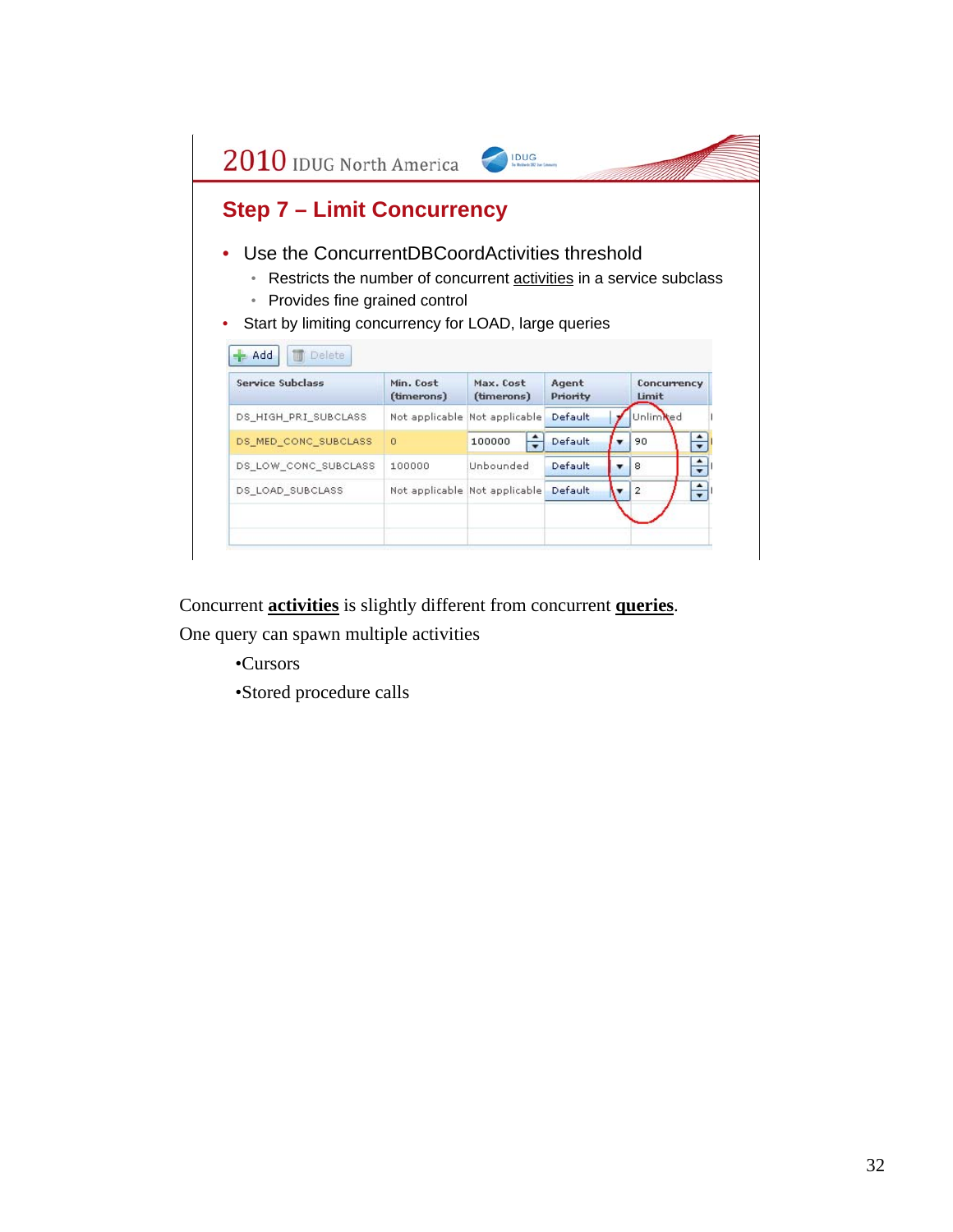

DB2 provides 3 predefined service superclasses.

SYSDEFAULTMAINTENANCECLASS

SYSDEFAULTSYSTEMCLASS

#### SYSDEFAULTUSERCLASS

These are created for you when the database is created and cannot be dropped.

Many internal DB2 activities run in SYSDEFAULTSYSTEMCLASS. Setting the CPU priority of other service classes higher than this can cause significant performance problems.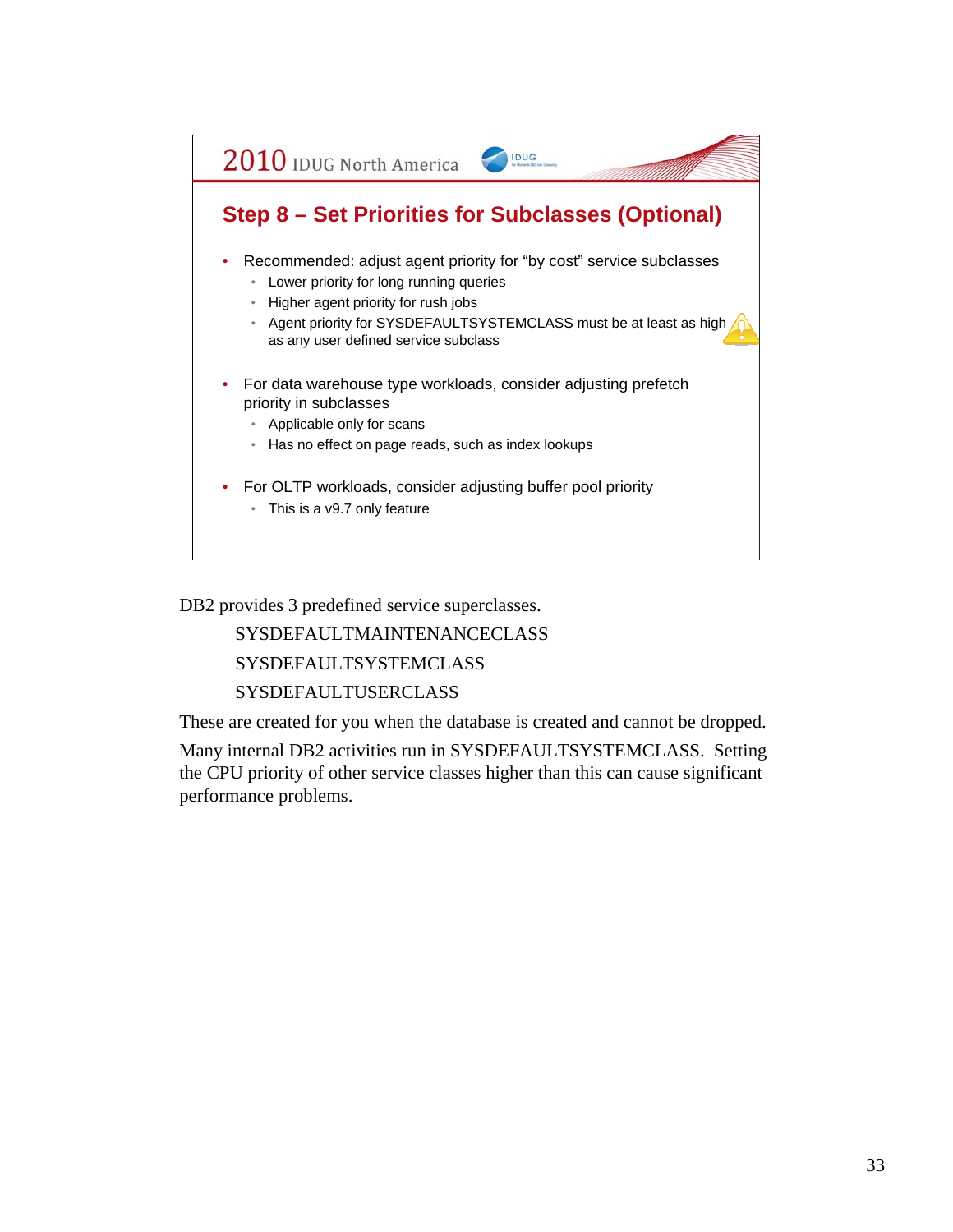#### **Step 9 - Protect Against Rogue Queries**

IDUG

- Reactive activity thresholds
	- ActivityTotalTime
	- CPUTime **(New in v9.7)**
	- SQLRowsReturned
	- SQLRowsRead **(New in v9.7)**
	- SQLTempSpace
	- ConnectionIdleTime
- Predictive activity threshold
	- EstimatedSQLCost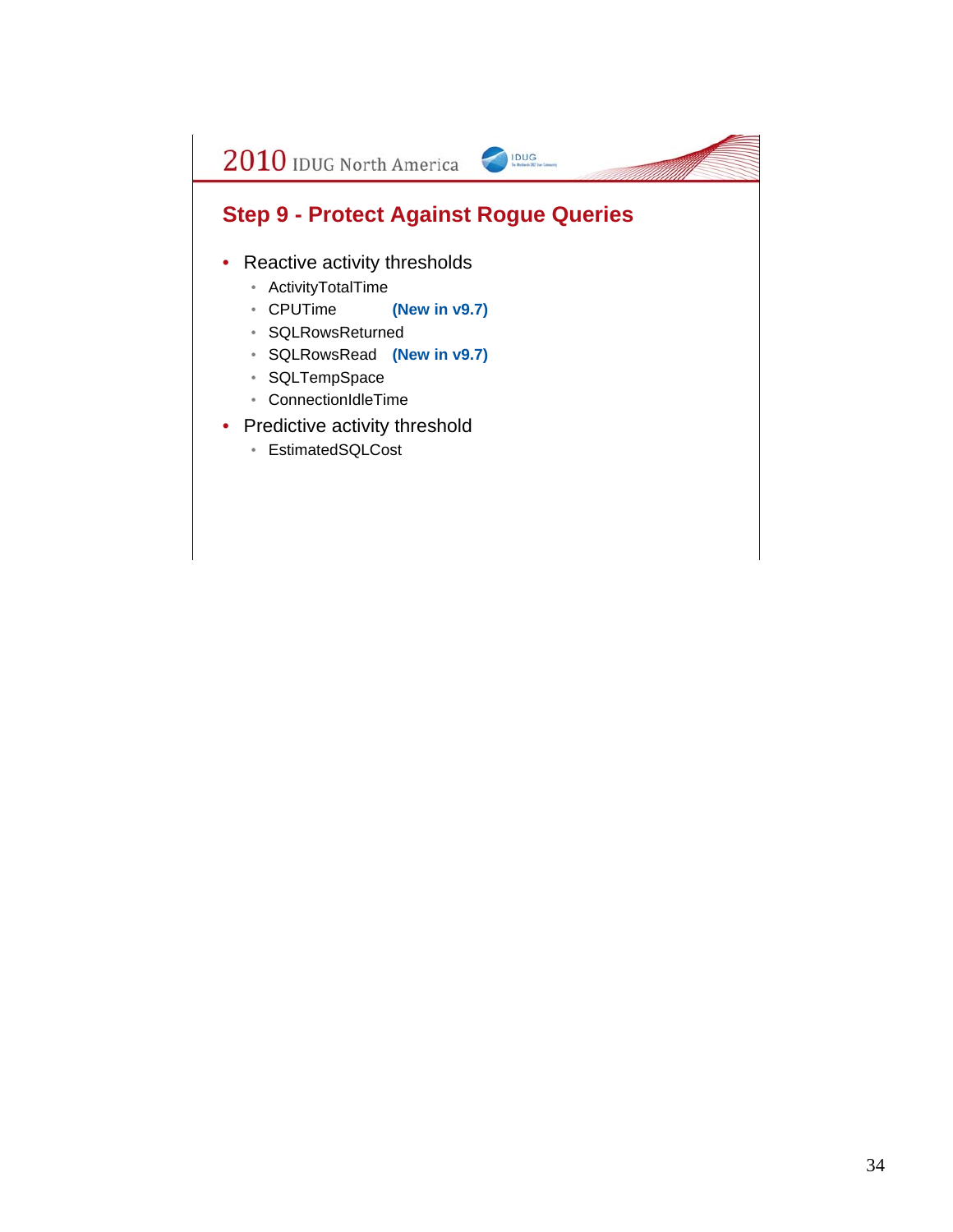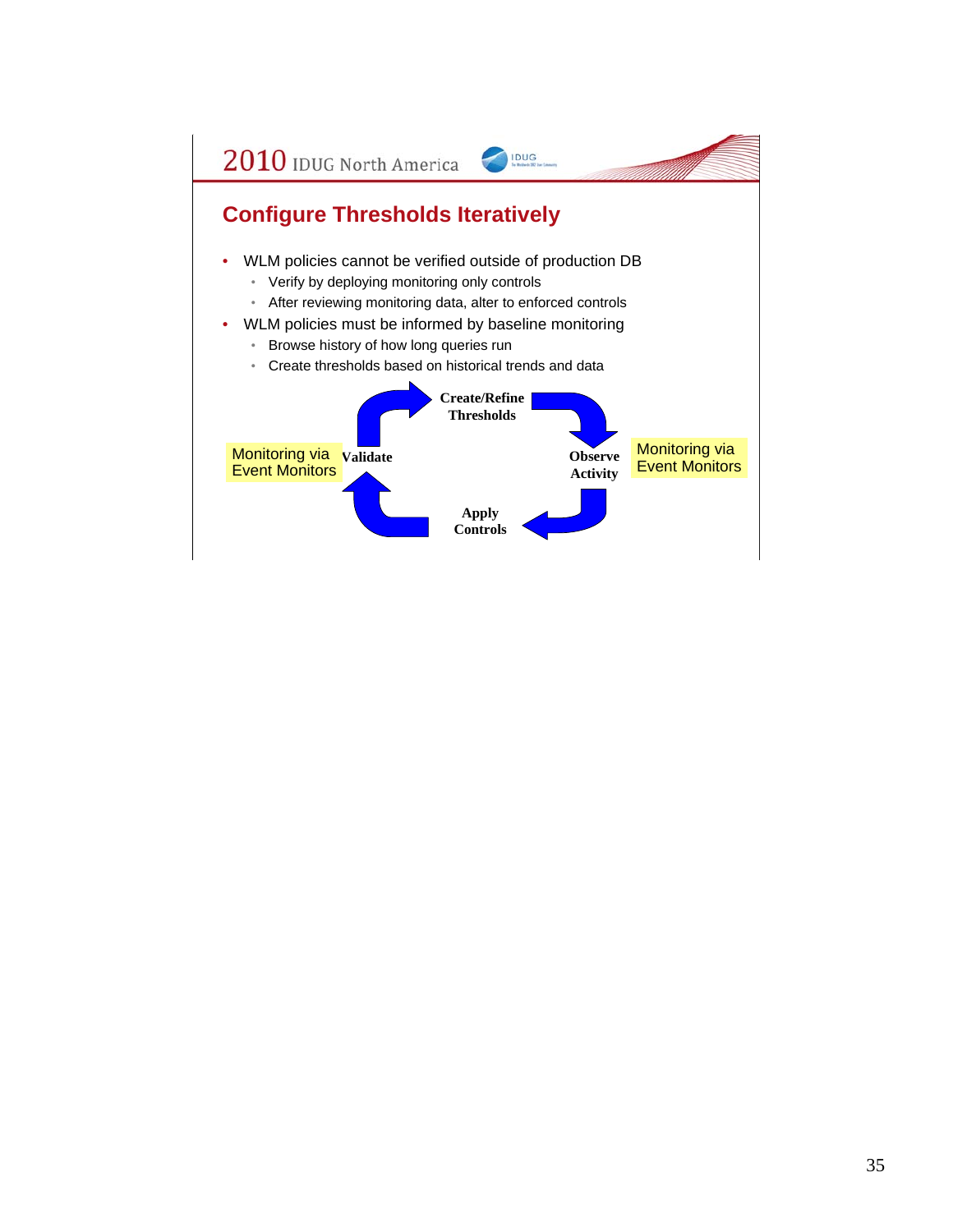|                           |                                                         | <b>Threshold Configuration in OPM</b>                                    |
|---------------------------|---------------------------------------------------------|--------------------------------------------------------------------------|
|                           |                                                         |                                                                          |
|                           |                                                         |                                                                          |
| <b>Service Subclasses</b> |                                                         | <b>Thresholds of the Service Subclass</b>                                |
|                           | Each row in the table represents a business process and | Enable any thresholds that you want to enforce.                          |
| additional thresholds.    | service subclass combination for which you can define   | Time Limits<br>Row Limits   Temp Space Limits                            |
| <b>Business Process</b>   | Service Subclass                                        | Business process:<br>DS AUTO MGMT SUPER                                  |
| DS AUTO MGMT SUPER        | DS HIGH PRI SUBCLASS                                    | Service subclass:<br>DS MED CONC SUBCLASS                                |
| DS_AUTO_MGMT_SUPER        | DS_MED_CONC_SUBCLASS                                    |                                                                          |
| DS AUTO MGMT SUPER        | DS LOW CONC SUBCLASS                                    | Threshold type: SQL rows returned                                        |
| DS AUTO MGMT SUPER        | DS LOAD SUBCLASS                                        | Detects and controls activities that return an excessive number of rows. |
|                           |                                                         | ÷<br>Limit for SQL rows returned (Number of rows):<br>100000             |
|                           |                                                         | Monitor the activities that exceed the limit                             |
|                           |                                                         |                                                                          |
|                           |                                                         | Stop the activities that exceed the limit                                |
|                           |                                                         | Enable threshold                                                         |
|                           |                                                         | Threshold type: SOL rows read                                            |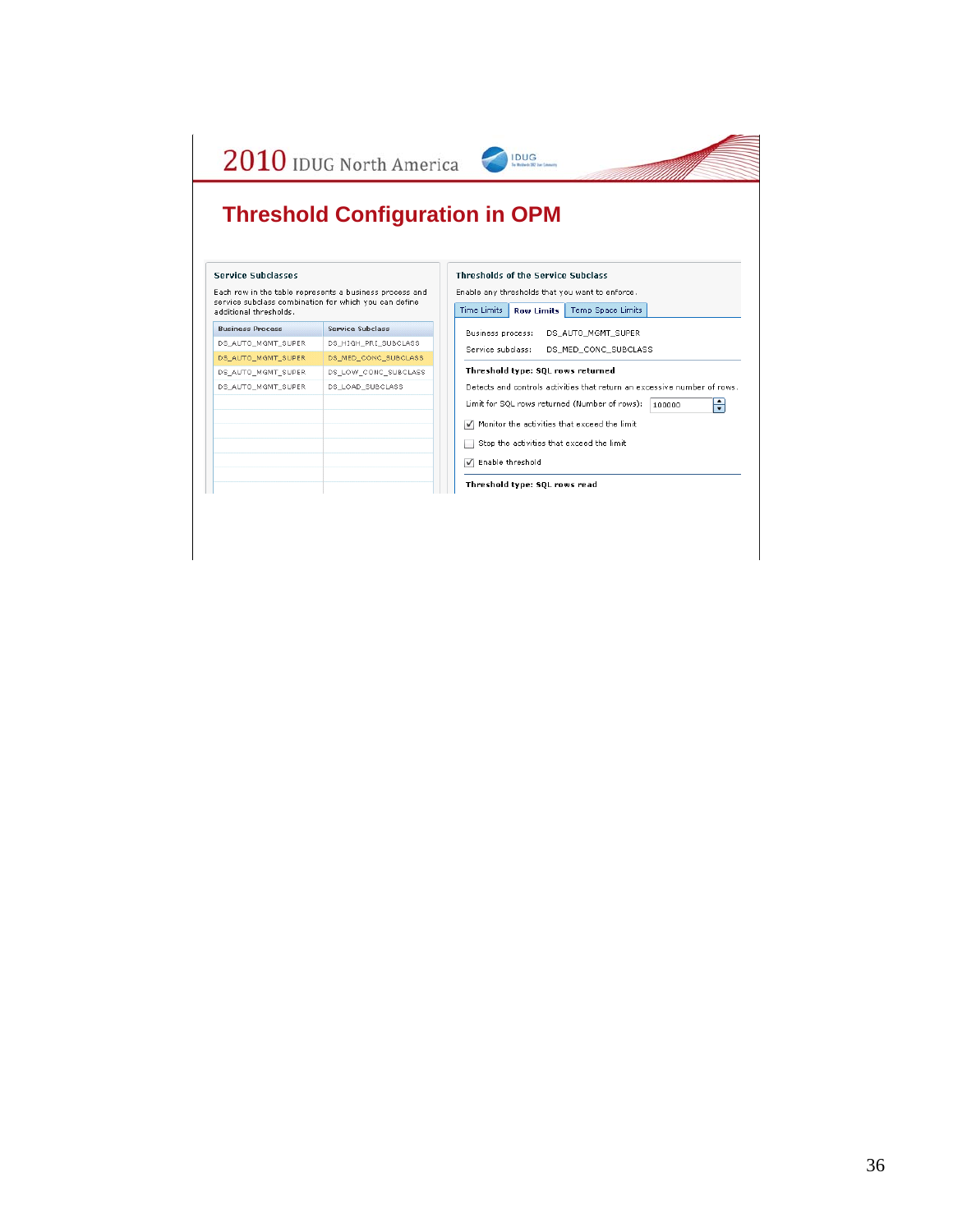

This concludes coverage of the basic WLM constructs and recommended practices that apply to most customers.

The remainder of the presentation covers some additional scenarios and alternative techniques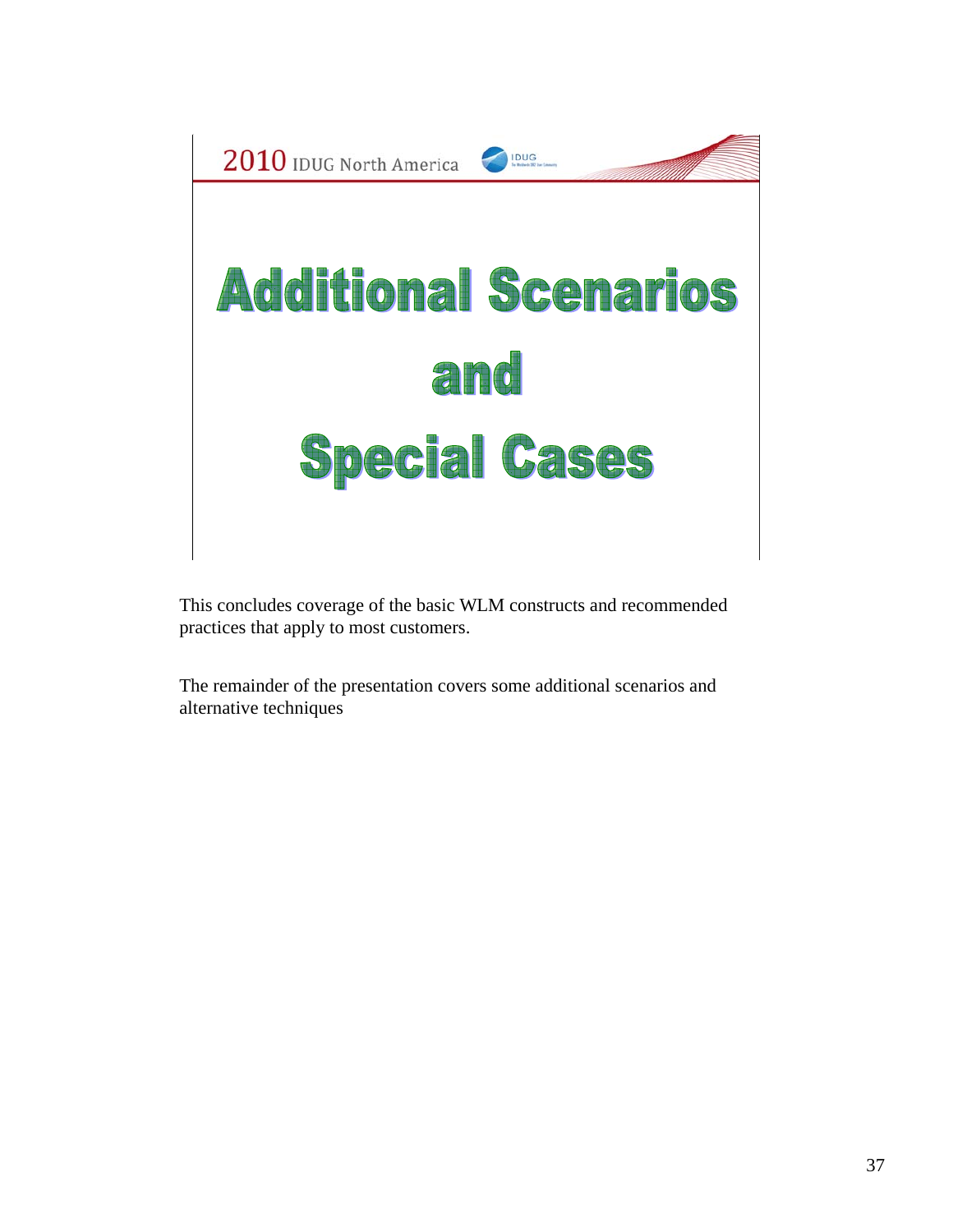

#### Benefits

•Easy to implement

Works right out of the box with no customization necessary

•Low risk

Mis-configuration is very unlikely to cause any serious problem

•Very tolerant

You will get some benefit even for poorly chosen values

#### Drawbacks

•Minimal benefit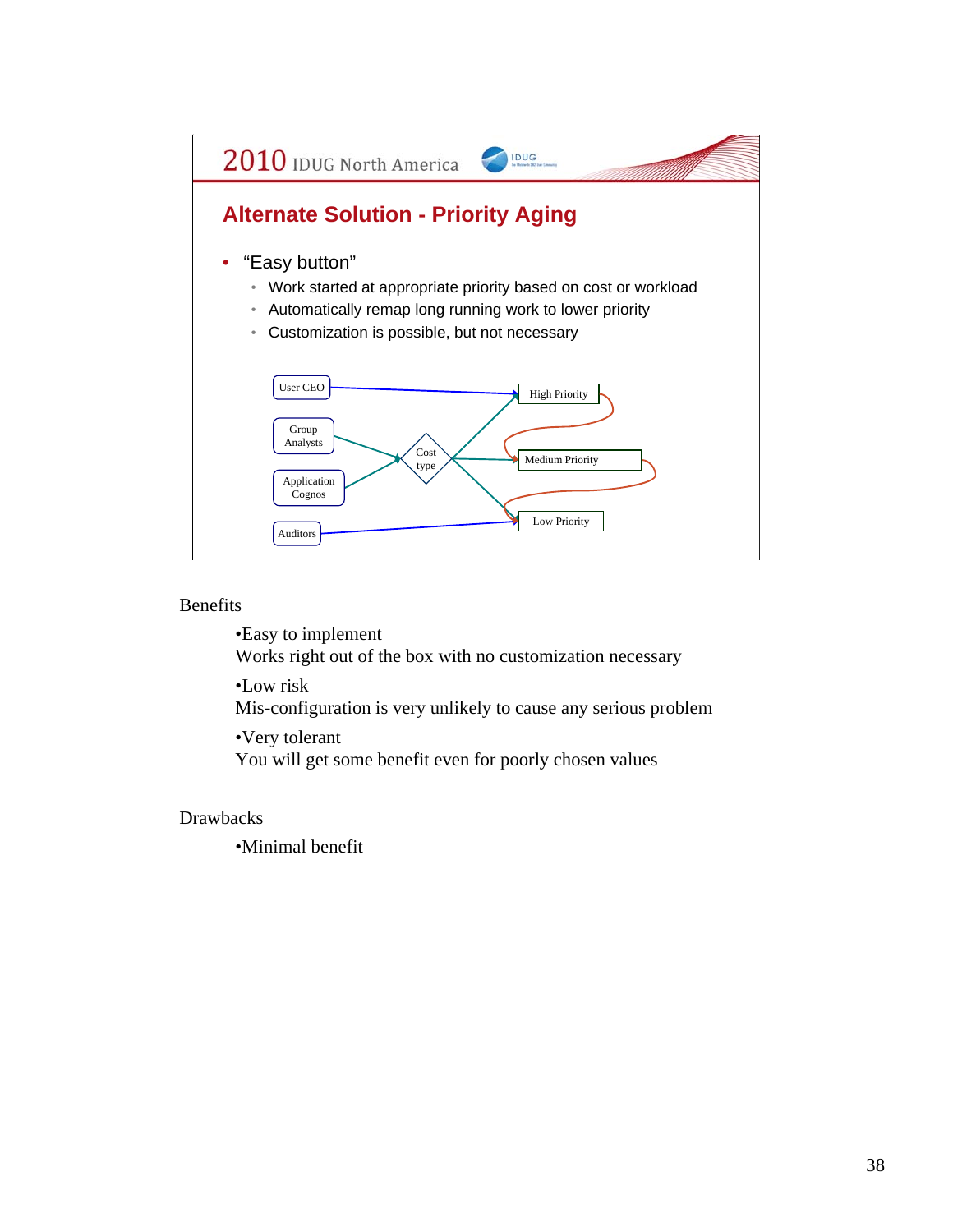

Consequences of concurrency thresholds + priority aging

•Mapping activities out of a service class does not free any concurrency slots, so incoming work can be blocked, waiting on activities previously mapped out

•Mapping activities into a service class can easily exceed the intended concurrency limit for the destination service class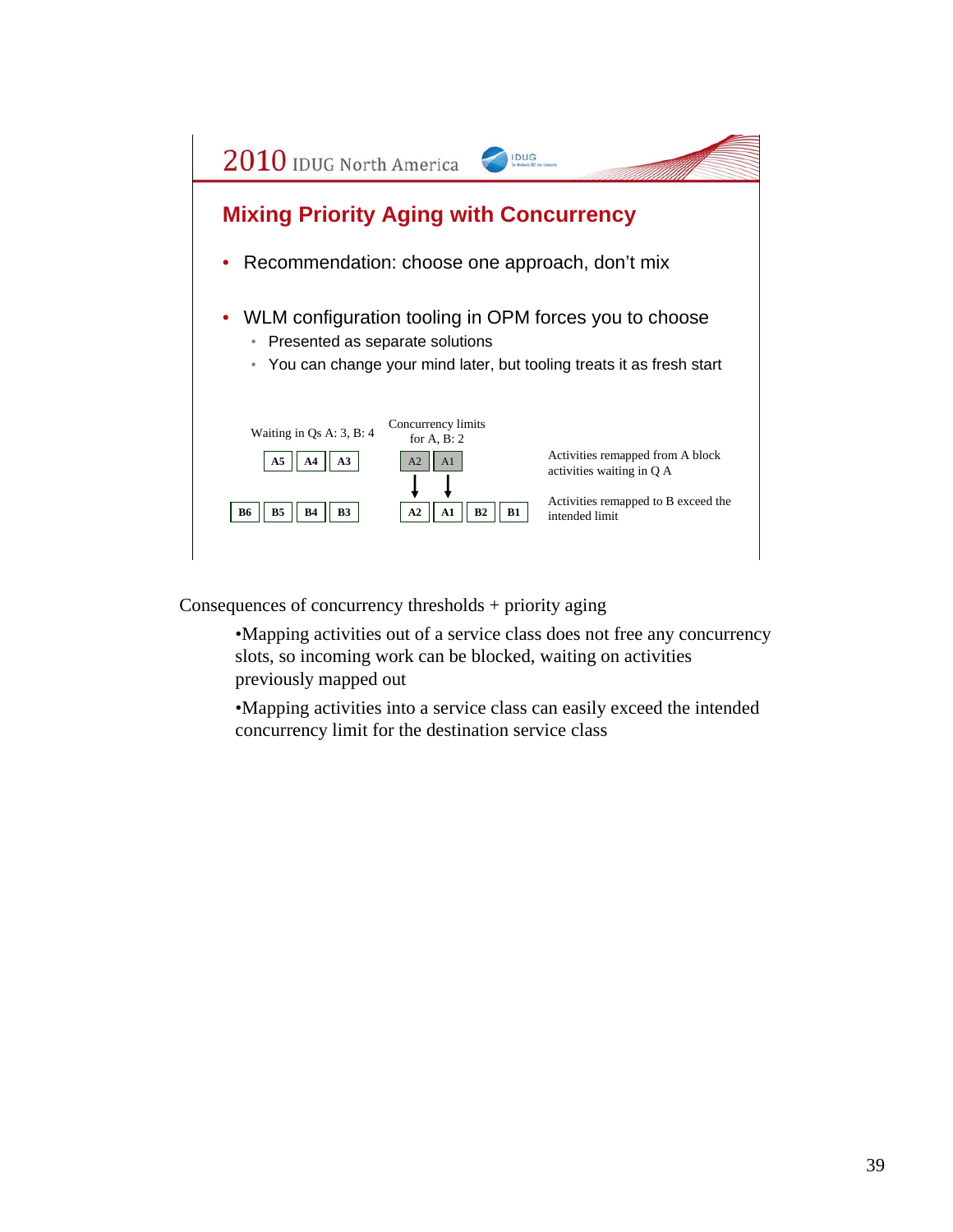## **Mixing Priority Aging with Concurrency**

- Recommendation: choose one approach, don't mix
- Potential pitfalls
	- Activities continue to hold concurrency tickets from originating service class after they are mapped

IDUG

- Activities mapped into a service class do not queue for entry
- WLM configuration tooling in OPM forces you to choose • Presented as separate solutions
	- You can change your mind later, but tooling treats it as fresh start

Consequences of concurrency thresholds + priority aging

•Mapping activities out of a service class does not free any concurrency slots, so incoming work can be blocked, waiting on activities previously mapped out

•Mapping activities into a service class can easily exceed the intended concurrency limit for the destination service class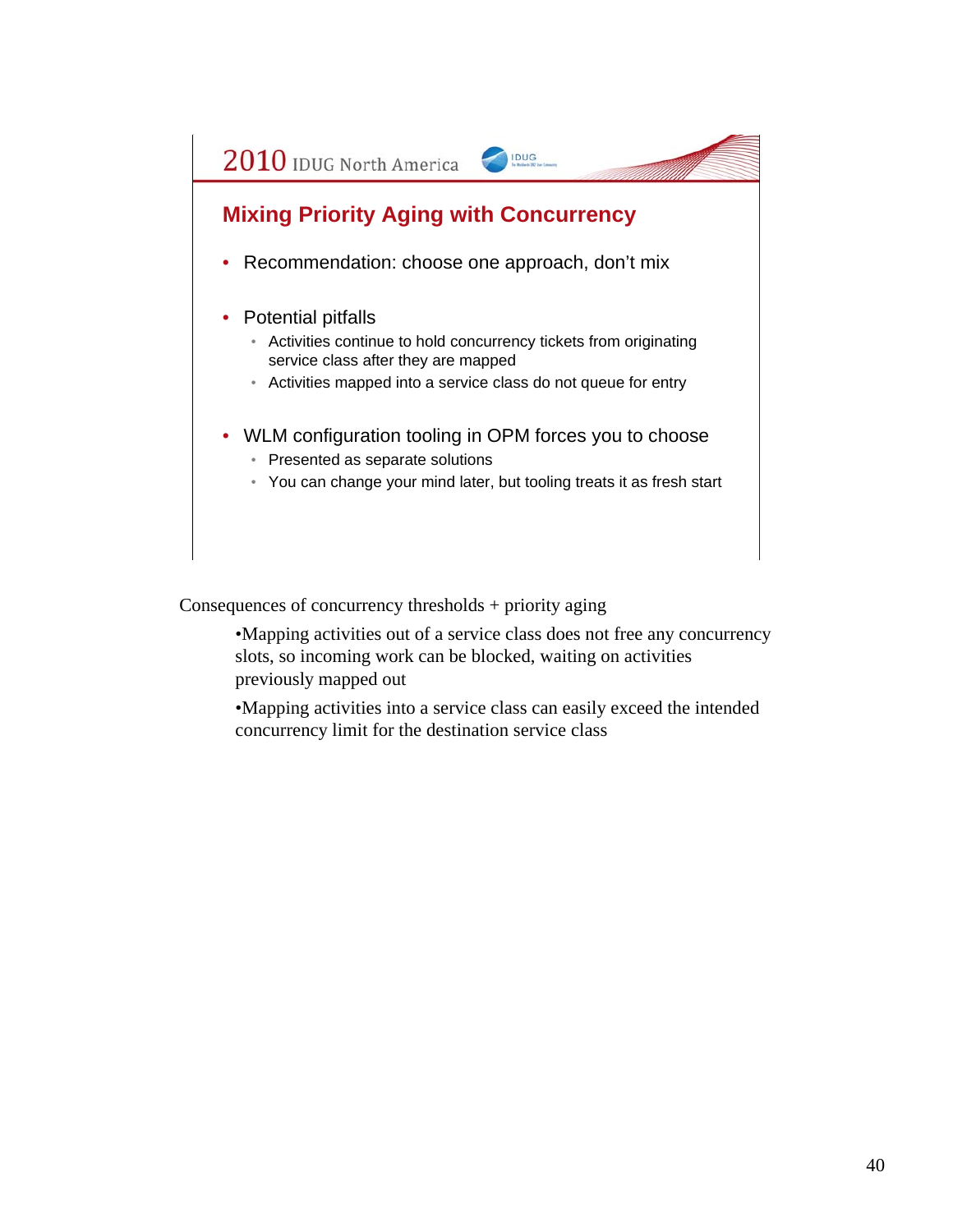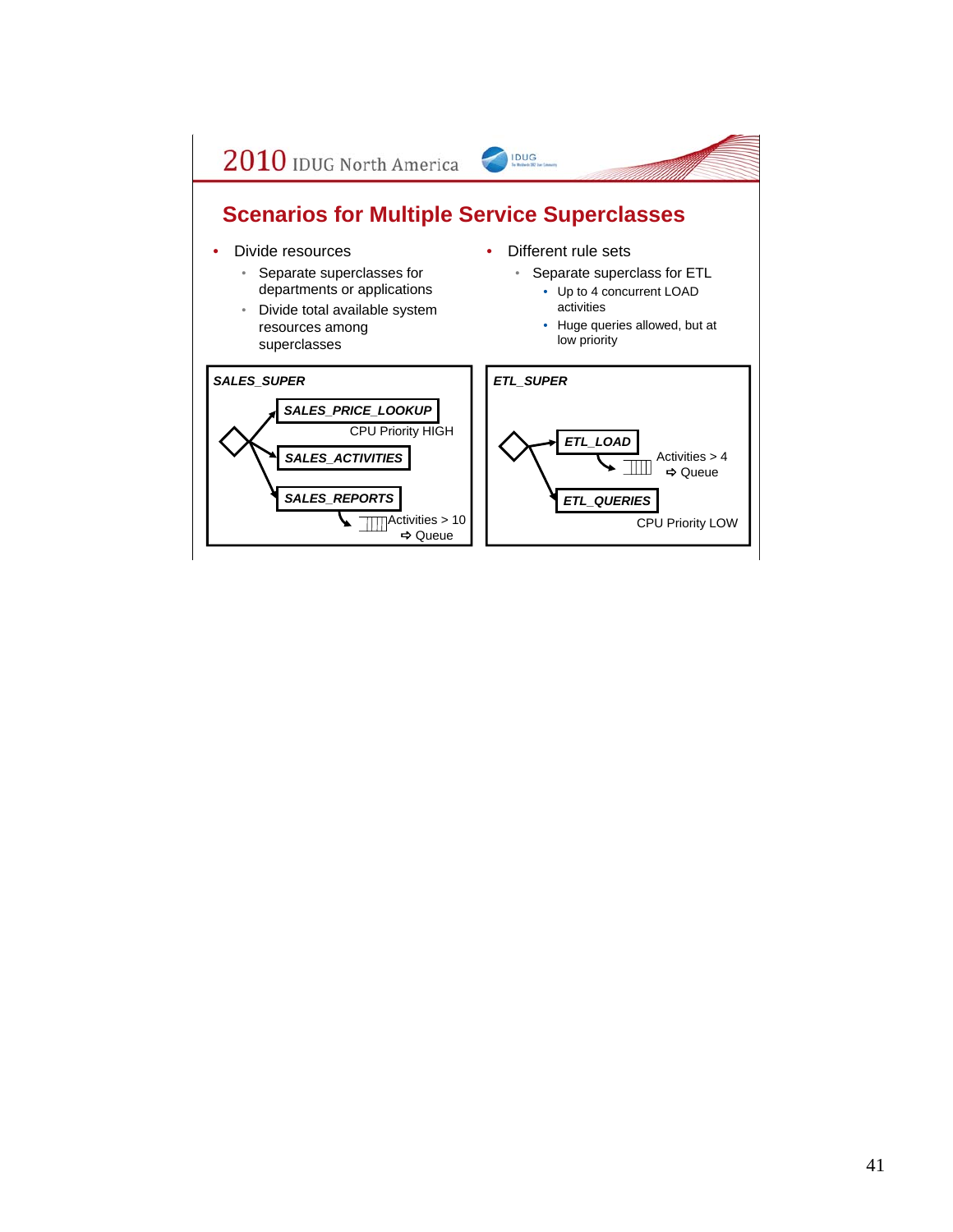

In this example the system has been divided between two departments: sales and marketing.

There is a service superclass for each department.

Workloads map connections to the appropriate superclass, based on user group.

Each DB2 service superclass is associated with an AIX service class that limits its share of CPU time.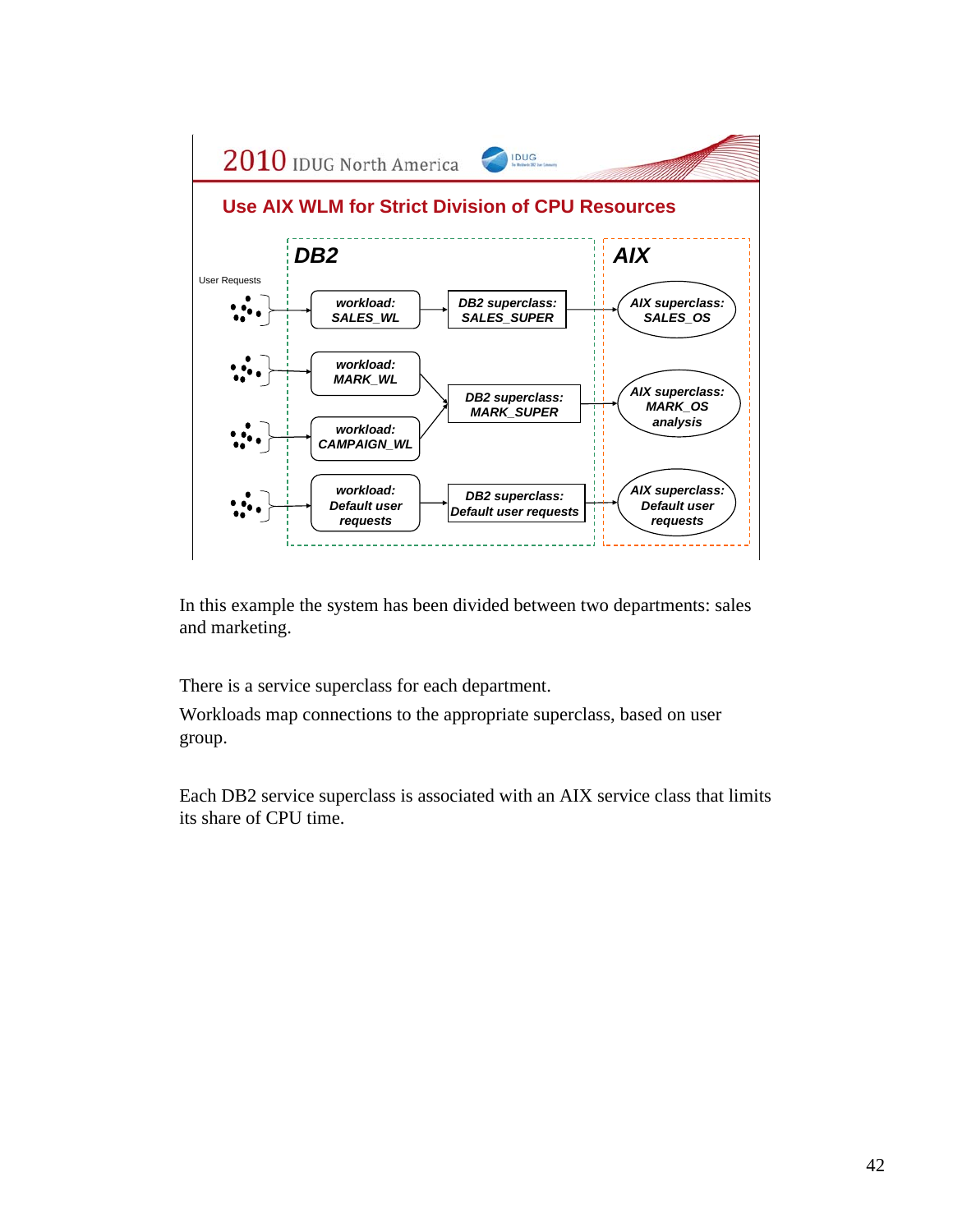### **Integrating DB2 WLM with AIX WLM**

- HARDMAX caps CPU usage of a service class
	- Applicable in scenarios where concurrency limits are insufficient in reducing priority of a service class

IDUG

- AIX WLM
	- Use HARDMAX to cap CPU usage of a service class
	- AIX WLM provides additional statistics
	- Other features of AIX WLM applicable only for systems which are heavily resource constrained
- Refer to WLM Best Practices white paper for details
	- Example script for dynamically adjusting HARDMAX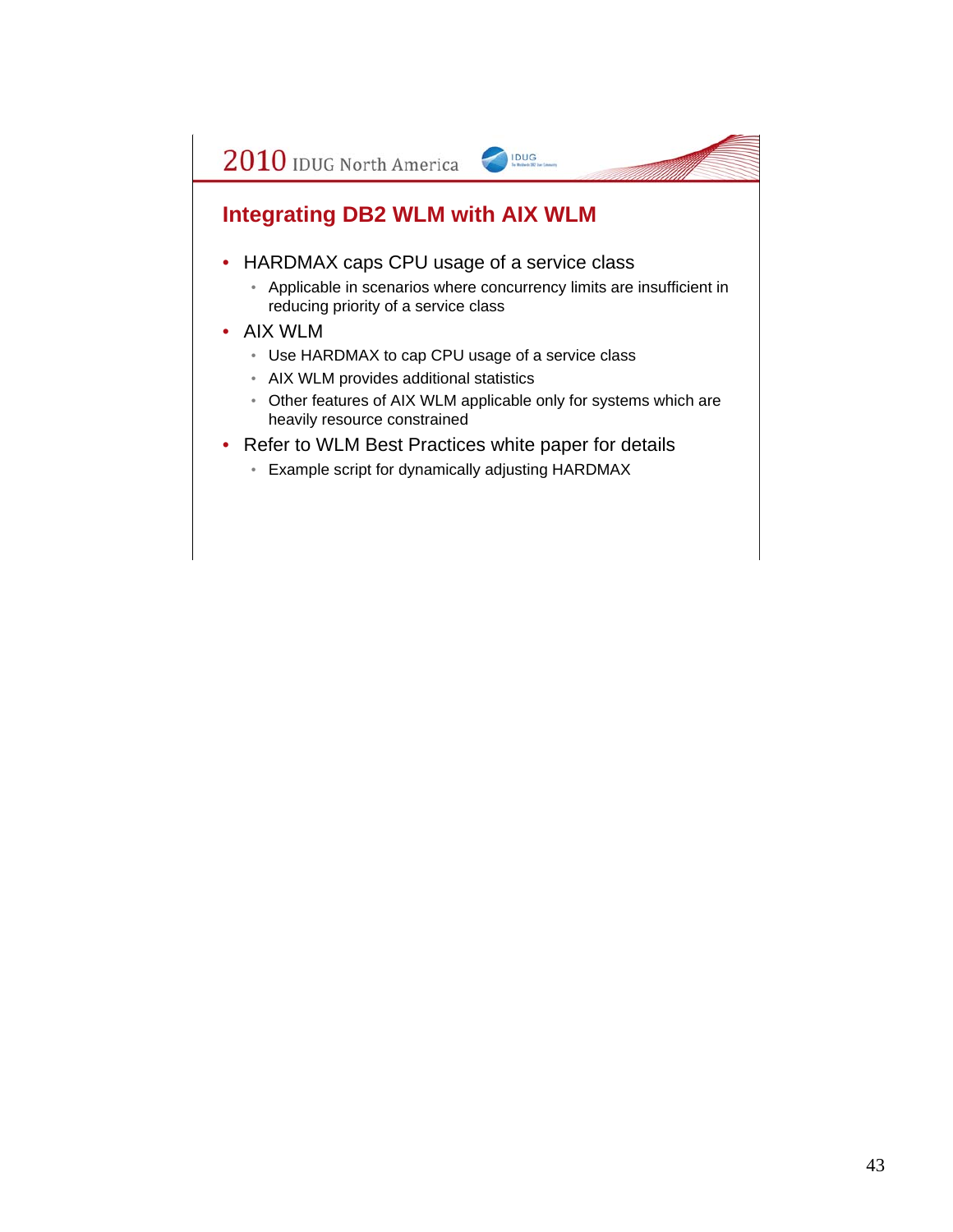

At different times of the day, different WLM policies are appropriate.

Best practice is to have the same service classes, thresholds etc. in place at all times.

At shift changes:

•Enable/Disable service classes to allow/prevent the corresponding class of activities •Alter values of thresholds, CPU and prefetch priorities to adjust priorities at different times

In this simplified example, concurrency for sales reports is limited to 2 during peak hours, but 10 for off hours.

ETL processing is not allowed at all during the peak hours. This is accomplished by disabling the service class.

Different WLM entities behave slightly differently when disabled

•Disabling a service class causes work routed to that service class to be rejected

•Disabling a workload effectively removes it from the order of evaluation. When evaluating a connection to match it to a workload, DB2 will skip over the

disabled ones looking for another to match it to.

Recall that the default workload always exists, always matches everything and is always last in the list, so work will never be rejected due to disabling workloads.

•Disabling a threshold or a work action set effectively removes it.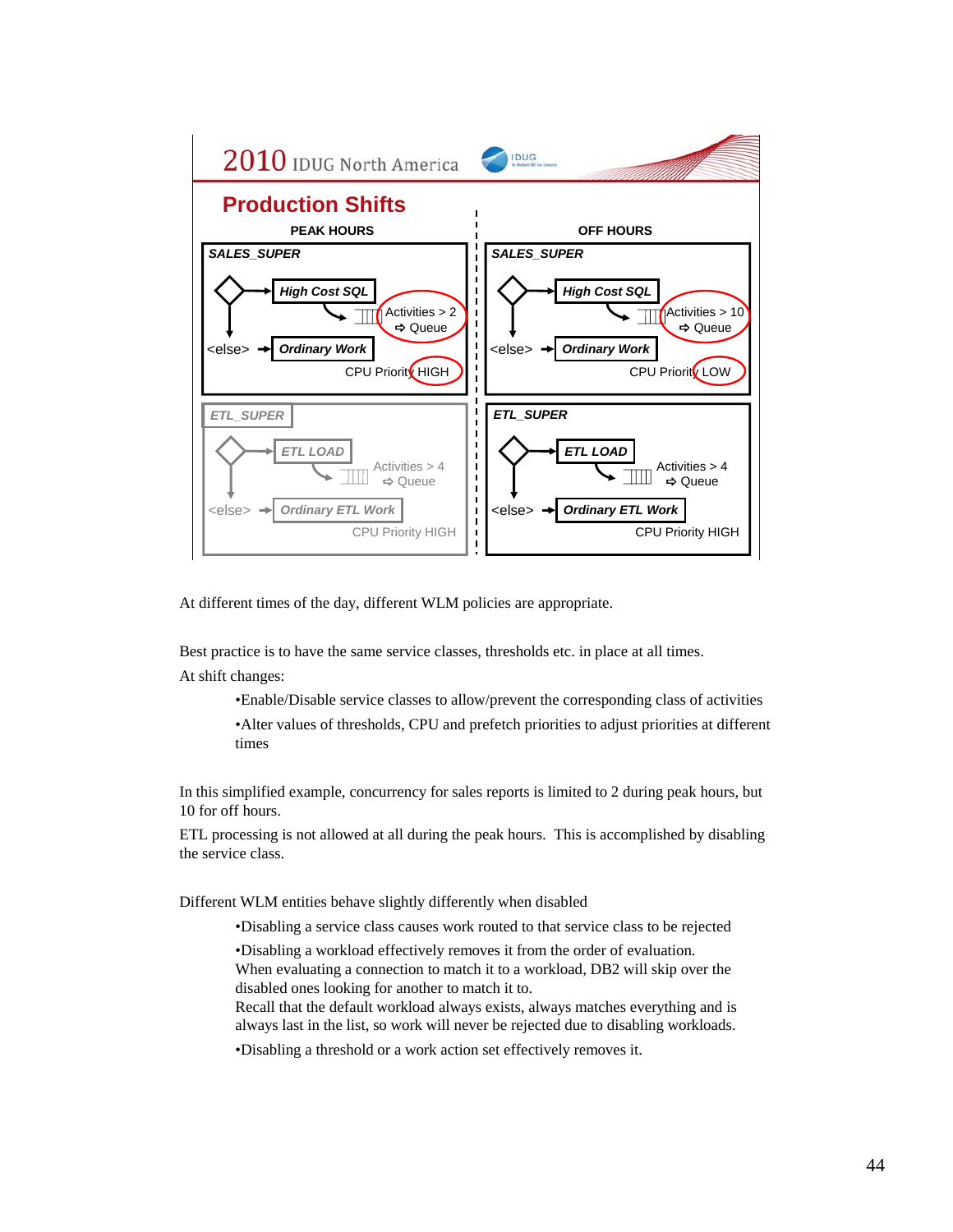#### **Recommendations for Production Shifts**

- Avoid drop / create of workloads and service classes
	- Drop requires you first disable, then wait for activities to drain

IDUG

- To block a workload from running
	- ALTER WORKLOAD … DISALLOW DB ACCESS;
	- Matching connections will error out
- Alter is robust and online
	- Alter priority of a service class
	- Alter mapping of a workload
	- Alter limits for a threshold
	- Alter a threshold to disable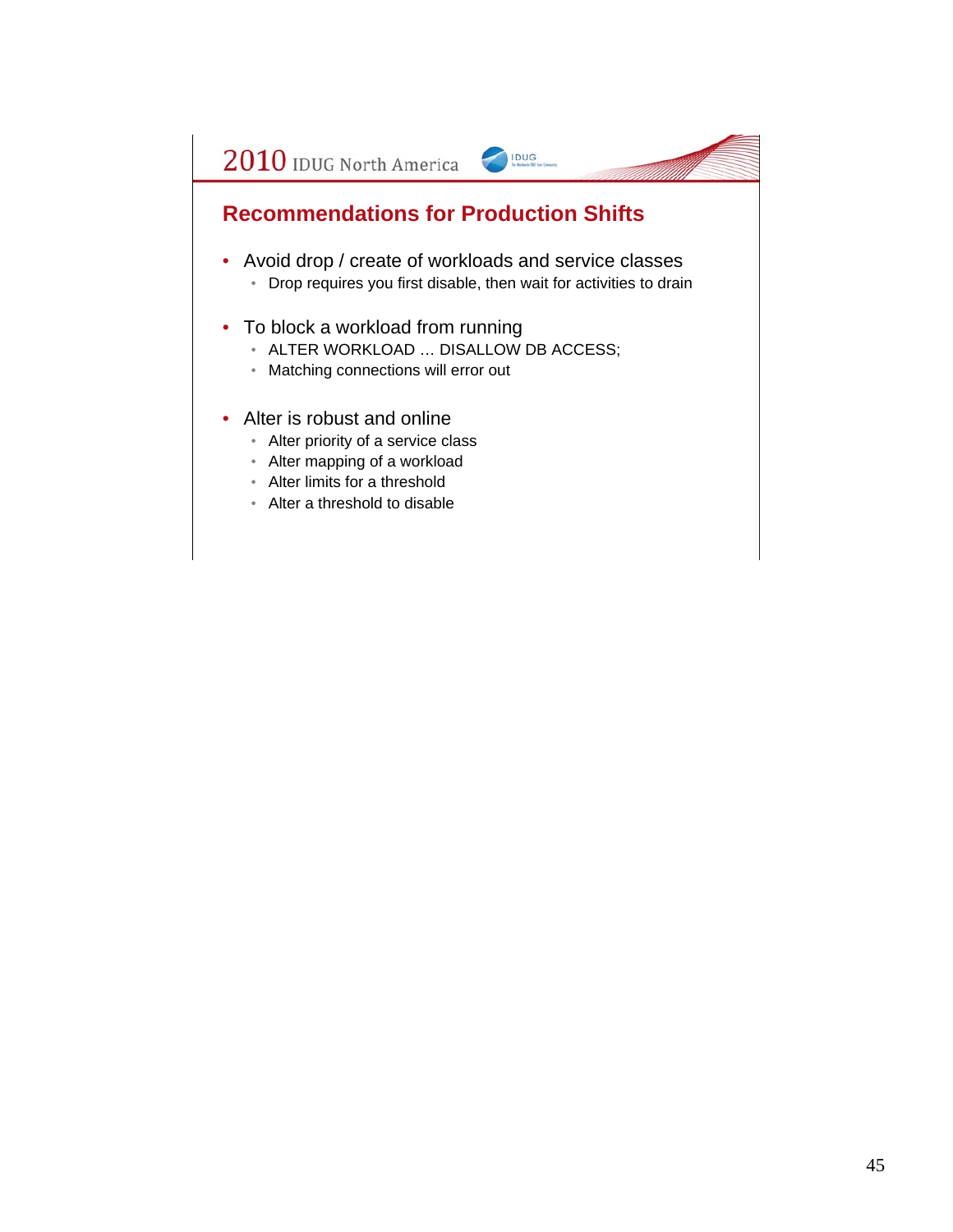#### **Migration from QP / Governor**

• QP can provide insights about activities in your DB

IDUG

- WLM in DB2 offers additional controls
	- Thresholds
	- Controls for activities other than DML
	- CPU and prefetch priorities
	- Can control other activities such as DDL, LOAD
- Concurrency controls in WLM are slightly different
- Migration script available to partly automate migration
	- sqllib/samples/perl/qpwlmmig.pl
	- Recommend revisiting policies during migration
	- OPM recognizes output of this script

WLM provides additional capabilities beyond what was possible in QP.

If you are migrating from QP, do take it as an opportunity to revisit your existing policies and rules.

Be aware that there are some differences in how WLM works, compared to QP.

The migration script produces a WLM configuration that emulates QP very closely, but there are few slight, unavoidable differences.